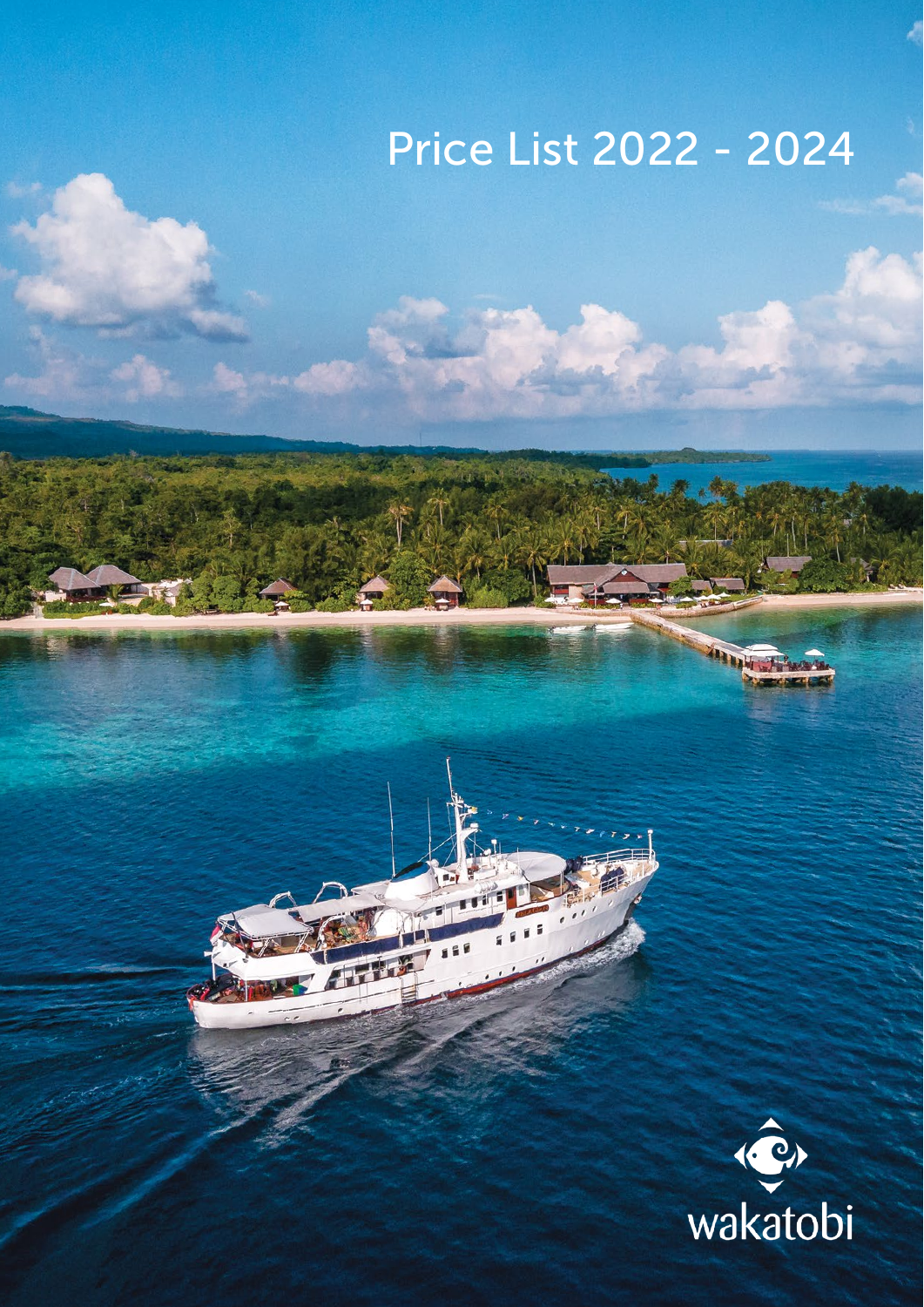# Experience Wakatobi Your Way

Everyone's notion of a dream Wakatobi vacation differs. Simply select your Resort and/or Yacht accommodation choices from our vacation packages; decide on your package duration, choose your flight dates and add in the activity package you desire. Typically, the number of activity days will be one day fewer than the overall number of nights of your stay. Our pricing allows you to decide which components are important to you, and that is what you purchase.

And if there is anything else that we can do to make your trip special, let us know. We love to personalize, be it for a celebration, special occasion or simply to complete your dream vacation.

### **Contents**

| Resort accommodation/packages               | Page 3  |
|---------------------------------------------|---------|
| Pelagian luxury dive yacht accommodation    | Page 5  |
| Wakatobi Guest Flight                       | Page 6  |
| <b>Activity packages</b>                    | Page 7  |
| Private dive/snorkel experience manager     | Page 10 |
| Fluo Diving, Private Boat hire              | Page 11 |
| Technical & rebreather packages/consumables | Page 12 |
| Diving courses                              | Page 13 |
| Equipment rental                            | Page 15 |
| Extended stay, loyalty and other benefits   | Page 17 |
| Terms & conditions                          | Page 18 |
| <b>Contact details</b>                      | Page 24 |

### All prices are in US Dollars (USD)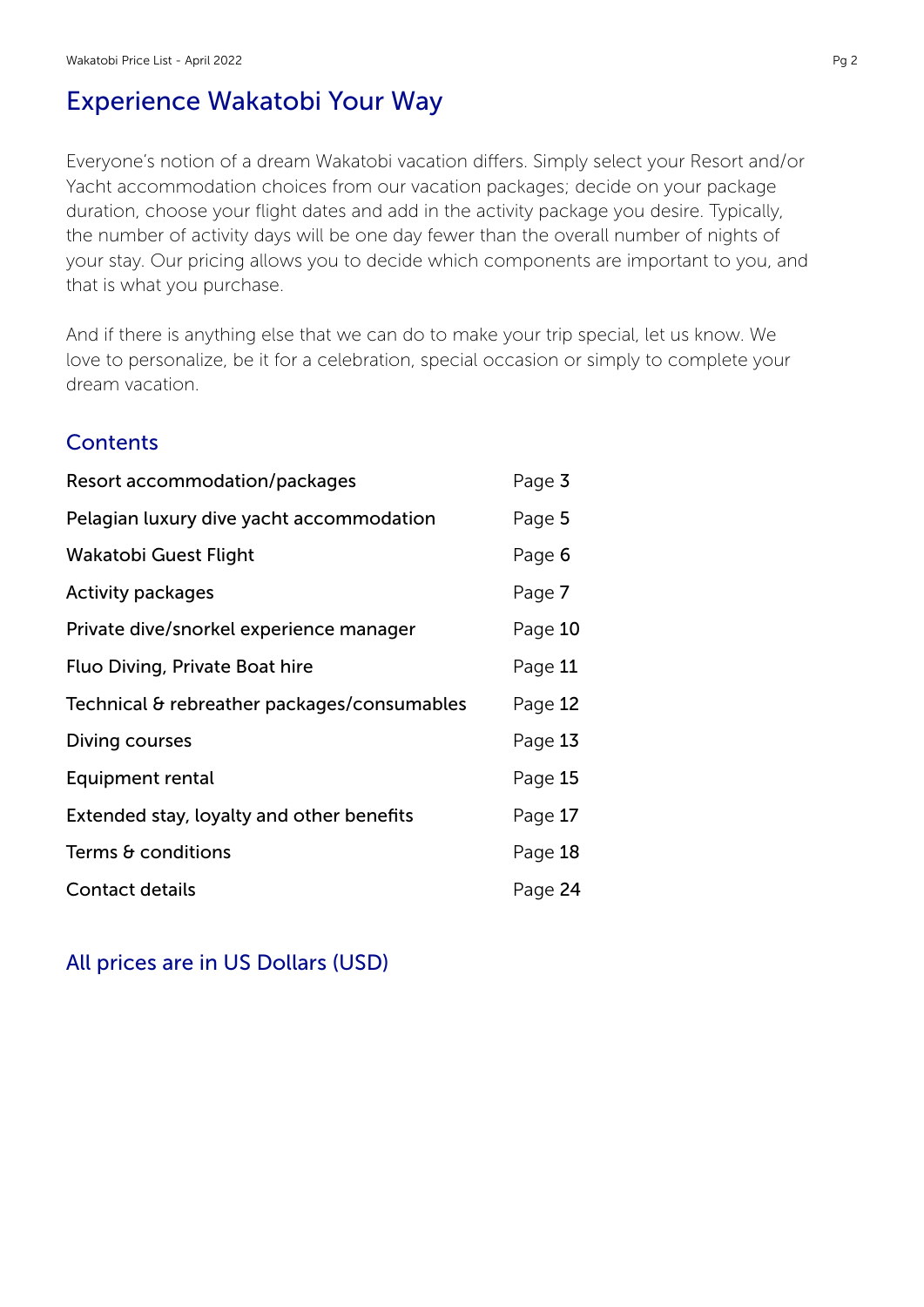### Resort Accommodation/Packages 2022-2024

*All prices are in US Dollars (USD)* and apply for pre-booked packages

| Adult<br>per person per night | <b>Twin share</b> | <b>Twin share</b><br><b>Holiday</b><br><b>Season</b> | <b>Single</b><br>occupancy | <b>Single</b><br>occupancy<br><b>Holiday</b><br>Season | <b>Additional</b><br>adult | <b>Additional</b><br>adult<br><b>Holiday</b><br>Season |
|-------------------------------|-------------------|------------------------------------------------------|----------------------------|--------------------------------------------------------|----------------------------|--------------------------------------------------------|
| Two-bedroom Pool Villa - Plus | $1,300*$          | $1,430*$                                             | 2,265                      | 2,465                                                  | 670                        | 730                                                    |
| Two-bedroom Pool Villa        | $960*$            | $1,055*$                                             | 1,765                      | 1,920                                                  | 670                        | 730                                                    |
| One-bedroom Villa             | 710               | 775                                                  | 1,260                      | 1,370                                                  | 385                        | 420                                                    |
| Ocean Bungalow                | 460               | 500                                                  | 745                        | 810                                                    | 285                        | 310                                                    |
| Palm Bungalow                 | 360               | 390                                                  | 590                        | 640                                                    | 285                        | 310                                                    |

\* Twin share price is per person per night for each of the first two guests in bedroom one. Additional Guests (i.e, in the second bedroom) pay the additional adult rate.

### 2022 Holiday Season Dates

Monday, September 19, 2022 - Monday, November 21, 2022 Monday, December 19, 2022 - Monday, January 2, 2023

### 2023 Holiday Season Dates

Monday, April 3, 2023 - Monday, April 17, 2023 Monday, September 18, 2023 - Monday, November 20, 2023 Monday, December 18, 2023 - Monday, January 1, 2024

#### 2024 Holiday Season Dates

Monday, March 25, 2024 - Monday, April 8, 2024 Monday, September 16, 2024 - Monday, November 18, 2024 Monday, December 16, 2024 - Monday, January 6, 2025

| <b>Children</b><br>per child per night sharing room with 2 adults | Age $0 - 3$ | Age 4 -9 | Age 10 - 13 | Age 14 - 16 |
|-------------------------------------------------------------------|-------------|----------|-------------|-------------|
| Two-bedroom Pool Villa                                            | 100         | 160      | 410         | 475         |
| One-bedroom Villa                                                 | 100         | 160      | 215         | 275         |
| Ocean Bungalow                                                    | 55          | 100      | 160         | 215         |
| Palm Bungalow                                                     | 55          | 100      | 160         | 215         |

We welcome families to Wakatobi and are always ready to entertain younger guests for diving, snorkeling, or simply with dedicated childcare services while you dive. Please contact us for more details.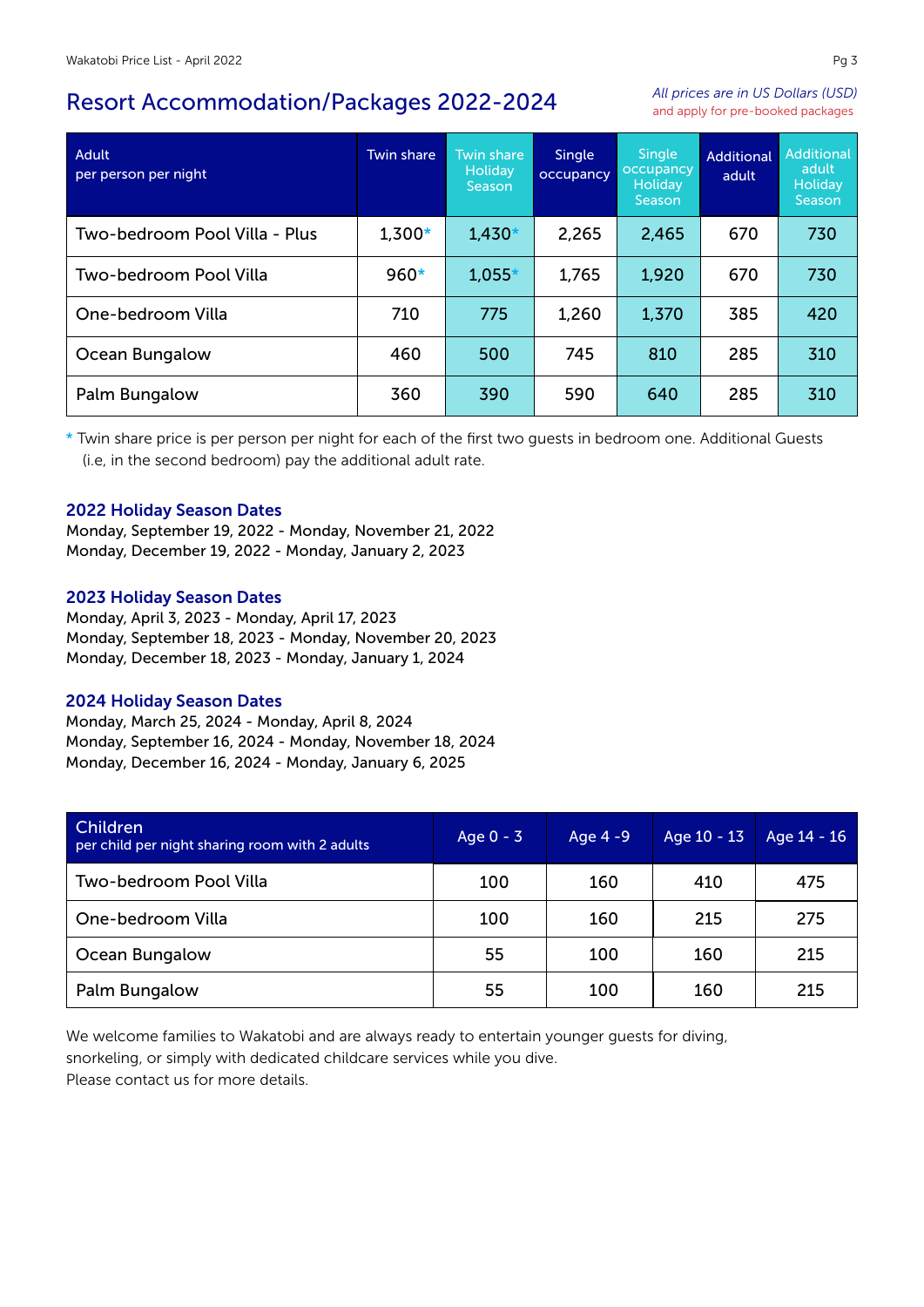# Resort Acommodation/Packages (continued)

### Two-bedroom Pool Villa - Plus – package includes:

- Butler (Private Resort Experience Manager)
- Daily private boat
- One daily spa treatment per guest
- Two PDEMs (Private Dive Experience Manager) for the first two guests; a third is added for two additional guests
- One Fluo experience or test drive of Seacam/Canon 5D UW setup for two dives

### Two-bedroom Pool Villa – package includes:

- Butler (Private Resort Experience Manager)
- One PDEM (Private Dive Experience Manager) for the first two guests; a second is added for additional guests
- One Fluo experience or test drive of Seacam/Canon 5D UW setup for two dives

### One-bedroom Villa – package includes:

- Butler (Private Resort Experience Manager)
- One PDEM (Private Dive Experience Manager)
- One Fluo experience or test drive of Seacam/Canon 5D UW setup for two dives

### All resort categories include:

- VIP greeting and assistance upon your arrival in Bali
- Your resort accommodation
- Free WiFi high speed internet access via satellite
- In-room amenities such as minibar, coffee pot, towels, hair dryer & safe
- Delicious & varied gourmet meals (breakfast, lunch, dinner) & care to cater to special diets
- Coffees & teas / canned soft drinks / hot chocolate / drinking water / daily snacks
- Daily turndown service
- Aromatherapy bath products in all rooms
- Optional Village Tour on last day
- No fuel surcharges / park fees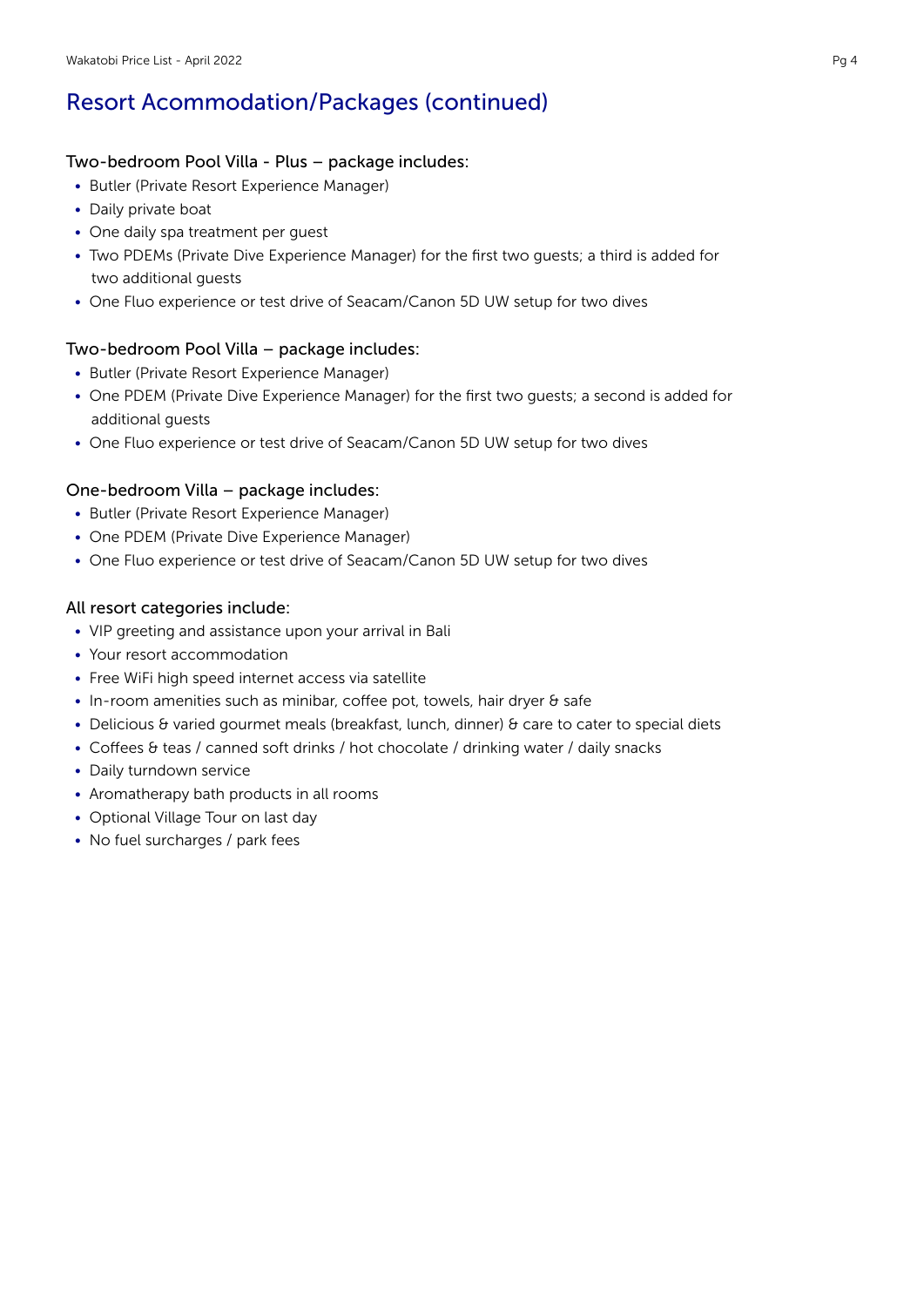# Pelagian Dive Yacht Accommodations 2022-2024

*All prices are in US Dollars (USD)* and apply for pre-booked packages

| <b>Adult</b><br>per person per night | Twin share | Twin share<br><b>Holiday</b><br>Season | Single<br>occupancy | <b>Single</b><br>occupancy<br><b>Holiday</b><br>Season | Additional<br>adult | <b>Additional</b><br>adult<br><b>Holiday</b><br>Season |
|--------------------------------------|------------|----------------------------------------|---------------------|--------------------------------------------------------|---------------------|--------------------------------------------------------|
| Master Suite                         | 695        | 765                                    | 1,115               | 1,215                                                  | n/a                 | n/a                                                    |
| Superlux Cabin                       | 560        | 610                                    | 920                 | 1,000                                                  | 385                 | 420                                                    |
| <b>Deluxe Cabin</b>                  | 430        | 475                                    | 750                 | 815                                                    | n/a                 | n/a                                                    |
| <b>Standard Cabin</b>                | 380        | 410                                    | 640                 | 695                                                    | n/a                 | n/a                                                    |

### 2022 Holiday Season Dates

Monday, Sept. 19, 2022 - Monday, Nov. 21, 2022 Monday, Dec. 19, 2022 - Monday, Jan. 2, 2023

### 2023 Holiday Season Dates

Monday, April 3, 2023 - Monday, April 17, 2023 Monday, Sept. 18, 2023 - Monday, Nov. 20, 2023 Monday, Dec. 18, 2023 - Monday, Jan. 1, 2024

### 2024 Holiday Season Dates

Monday, March 25, 2024 - Monday, April 8, 2024 Monday, September 16, 2024 - Monday, November 18, 2024 Monday, December 16, 2024 - Monday, January 6, 2025

### All Pelagian categories include:

- VIP greeting & assistance upon your arrival in Bali
- Your chosen accommodation on Pelagian
- In-room amenities such as towels and hair dryer
- Delicious and Varied gourmet meals (breakfast, lunch and dinner) with care to cater to special diets
- Coffees and teas / canned soft drinks / hot chocolate / drinking water / daily snacks
- Daily turndown service
- Aromatherapy bath products in all cabins
- Optional Village Tour on last day
- No fuel surcharges / park fees for cruises in Wakatobi

| <b>Full Charter</b><br>per day, up to ten guests, in Wakatobi area | Rate  | <b>Holiday Season</b><br>Rate |
|--------------------------------------------------------------------|-------|-------------------------------|
| <b>Full Charter</b>                                                | 4,870 | 5,330                         |

| Children<br>per child per night with accompanying adult(s) | Age 0 -11 | Age 12 - 13 | Age 14 - 16 |
|------------------------------------------------------------|-----------|-------------|-------------|
| <b>Master Suite</b>                                        | n/a       | n/a         | n/a         |
| <b>Superlux Cabin</b>                                      | n/a       | 330         | 435         |
| Deluxe Cabin                                               | n/a       | n/a         | n/a         |
| <b>Standard Cabin</b>                                      | n/a       | n/a         | n/a         |

Children over the age of 12 are welcome on the luxury dive yacht Pelagian.

Children under 12 are allowed only on exclusive charters; please inquire.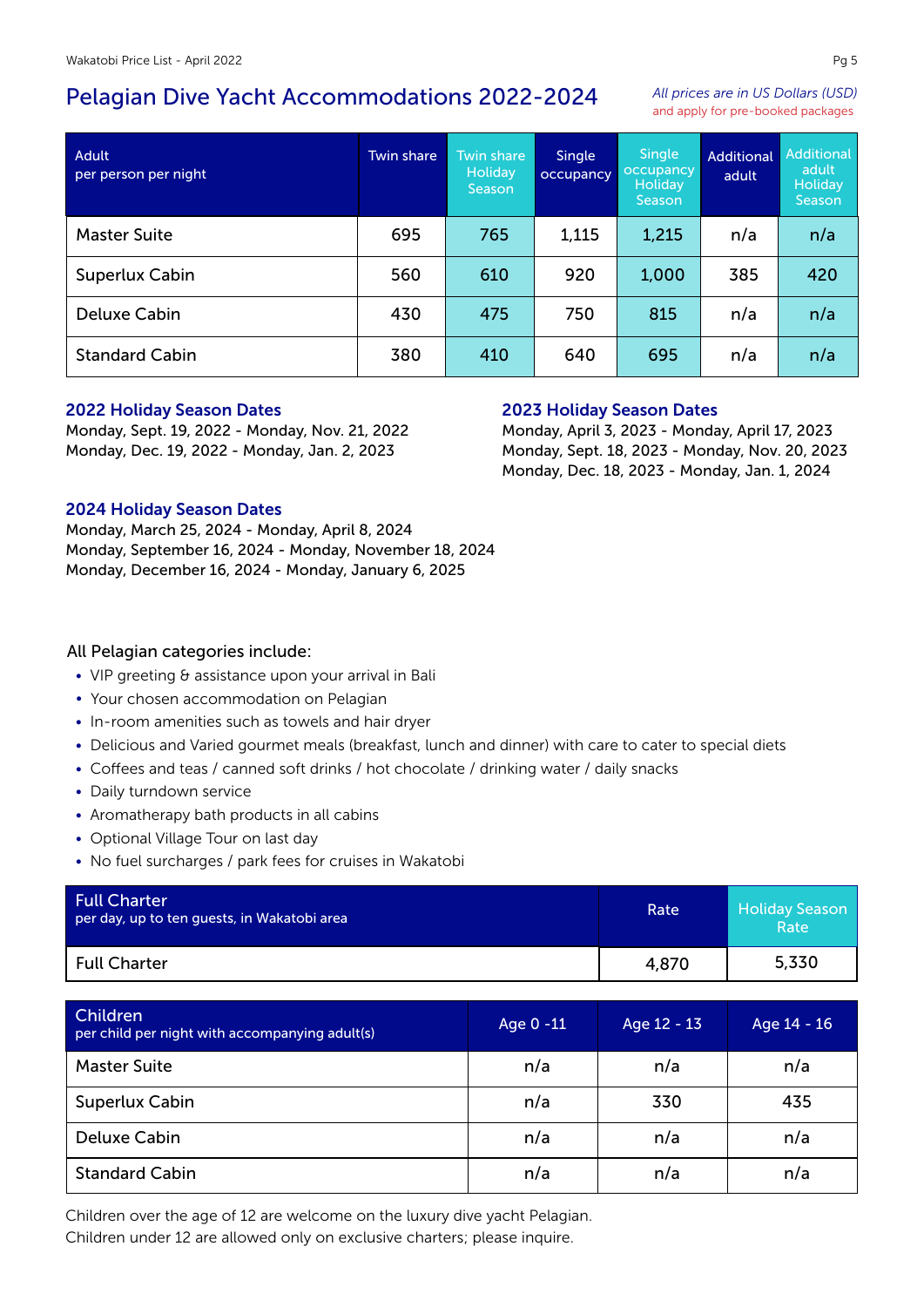### Wakatobi Guest Flight

*All prices are in US Dollars (USD)* and apply for pre-booked packages

| <b>Adults</b><br><b>Bali-Wakatobi and Return Flight</b>  | Rate |
|----------------------------------------------------------|------|
| Resort/Pelagian Guests 3+ nights stay (subsidized price) | 860  |

| <b>Children</b><br><b>Bali-Wakatobi and Return Flight</b> | Age $0 - 3$ | Age $4 - 9$ | Age 10 - 16 |
|-----------------------------------------------------------|-------------|-------------|-------------|
| Resort/Pelagian Guests (subsidized price)                 | 86          | 690         | 860         |

\* Subject to availability, price applicable to adults and children.

### Wakatobi Guest Flight includes:

- Round trip direct flight from Bali to Wakatobi's private airstrip
- Full international luggage allowance, with resort credits available for traveling light
- Pre-flight VIP lounge access
- In-flight snack and hot/cold non-alcoholic beverages
- Transfer from airport to resort by boat
- Assistance with all check-in luggage, right through to your room / cabin

Some flights are subject to change, please contact us for availability or check flight schedules on wakatobi.com

### Indonesian Visa

Entry into Indonesia is possible for the nationals from the following countries\* by purchasing a 30 day "Visa-on-Arrival" at the time you land in Indonesia. Immediately after your arrival into Indonesia, you will be free to travel throughout the country. ASEAN passport holders are also able to enter through the Visa-Waiver programme.

#### The requirements for these visas are:

a) a passport with at least 6 months validity from the day you arrive in Indonesia, b) at least one totally empty blank page in your passport.

\* *Argentina, Australia, Austria, Bahrain, Belarus, Belgium, Bosnia Herzegovina, Brazil, Brunei, Bulgaria, Cambodia, Canada, China, Croatia, Cyprus, Czech Republic, Denmark, East Timor, Egypt, Estonia, Finland, France, Germany, Greece, Hong Kong, Hungary, India, Ireland, Italy, Japan, Jordan, Kuwait, Laos, Latvia, Lithuania, Luxembourg, Malaysia, Malta, Mexico, Morocco, Myanmar, Netherlands, New Zealand, Norway, Oman, Peru, Philippines, Poland, Portugal, Qatar, Romania, Russia, Saudi Arabia, Serbia, Seychelles, Singapore, Slovakia, Slovenia, South Africa, South Korea, Spain, Sweden, Switzerland, Taiwan, Thailand, Tunisia, Turkey, UAE, UK, Ukraine, USA, Vietnam*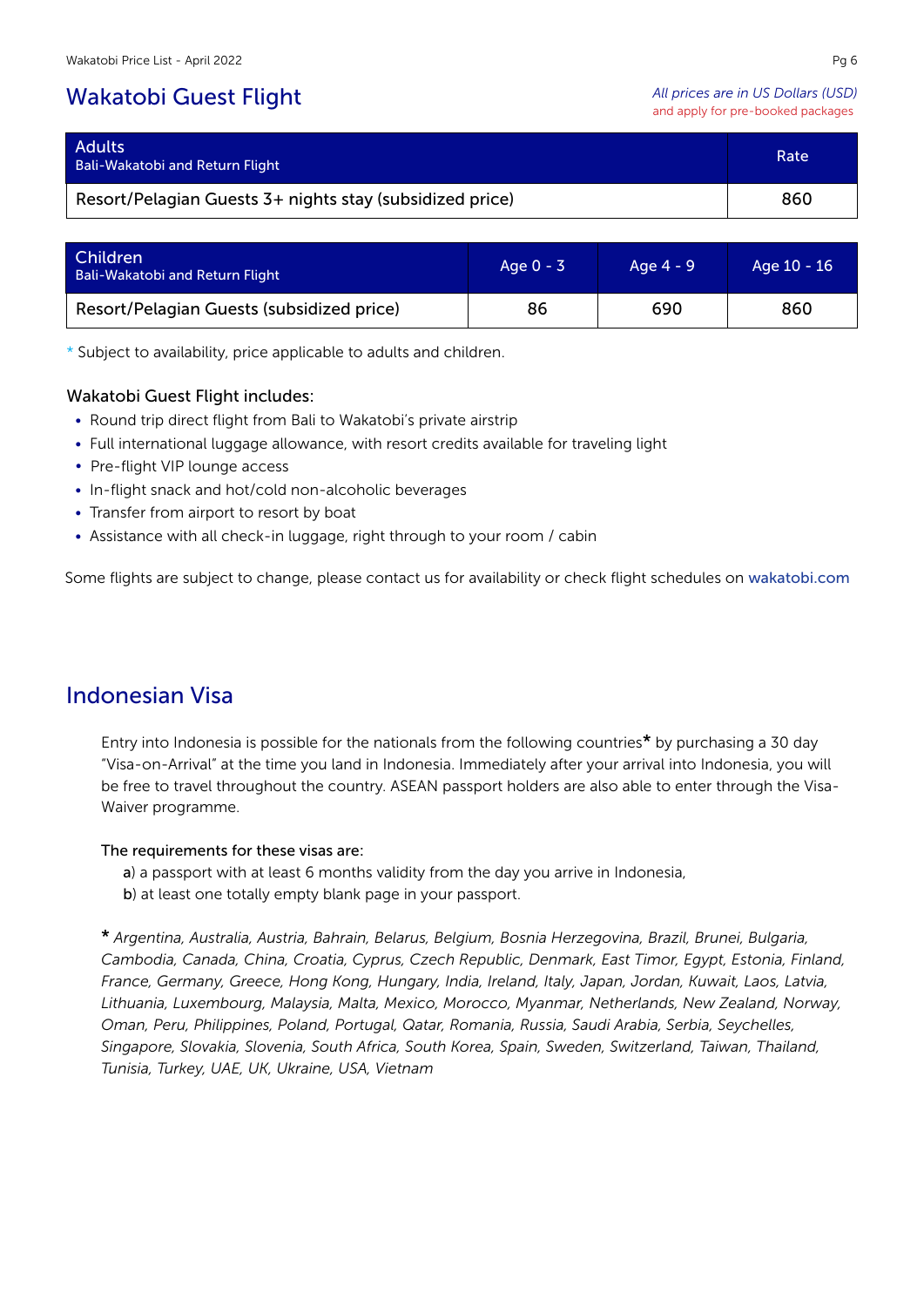# Activity Packages

| <b>Unlimited Diving</b>                                                                                                                                                                                                                                                                                                                    | Per Day<br>Pre-booked |
|--------------------------------------------------------------------------------------------------------------------------------------------------------------------------------------------------------------------------------------------------------------------------------------------------------------------------------------------|-----------------------|
| Resort<br>• 3 x 70-minute guided boat dives on world-class<br>protected reefs, unlimited shore diving with shore<br>supervision and tender boat drop off                                                                                                                                                                                   | 220                   |
| Pelagian<br>• 4 x 70-minute guided dives from twin-engine tenders on<br>world-class protected reefs                                                                                                                                                                                                                                        |                       |
| <b>Both include:</b><br>• Tanks, weights $\theta$ weight belt<br>• Snacks, drinks and towels provided on the boats.<br>• Full porterage for dive gear / cameras.<br>• Dive valet for rinsing and drying gear.<br>• Nitrox for those who are nitrox certified.<br>• A substantial contribution to our award winning<br>conservation program |                       |

| <b>Light Diving</b>                                                                                                                                                                                                                                                                                                                 | Per Day<br>Pre-booked |
|-------------------------------------------------------------------------------------------------------------------------------------------------------------------------------------------------------------------------------------------------------------------------------------------------------------------------------------|-----------------------|
| Resort<br>• 2 x 70-minute guided boat dives on world-class<br>protected reefs<br>Pelagian<br>• 2 x 70-minute guided dives from twin-engine tenders on<br>world-class protected reefs                                                                                                                                                | 170                   |
| <b>Both include:</b><br>• Tanks, weights & weight belt<br>• Snacks, drinks and towels provided on the boats.<br>• Full porterage for dive gear / cameras.<br>• Dive valet for rinsing and drying gear.<br>• Nitrox for those who are nitrox certified.<br>• A substantial contribution to our award winning<br>conservation program |                       |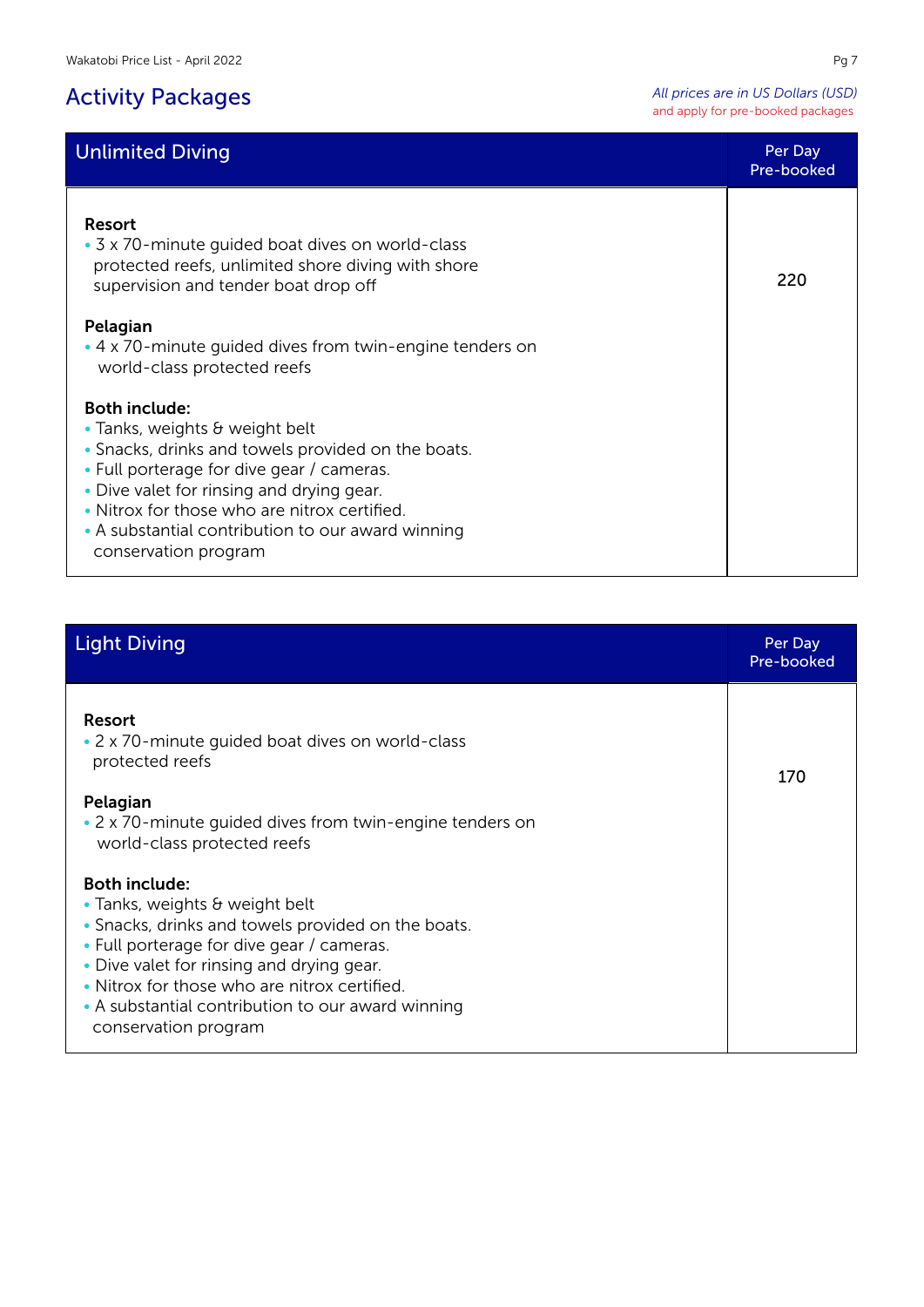# Activity Packages (continued)

*All prices are in US Dollars (USD)* and apply for pre-booked packages

| <b>Unlimited Snorkeling</b>                                                                                                                                                                                                                                                        | Per Day<br>Pre-booked |
|------------------------------------------------------------------------------------------------------------------------------------------------------------------------------------------------------------------------------------------------------------------------------------|-----------------------|
| Resort<br>• 3 x 70-minute guided boat snorkels on world-class<br>protected reefs, unlimited shore snorkeling with shore<br>supervision and tender boat drop off                                                                                                                    | 165                   |
| Pelagian<br>• 4 x 70-minute quided snorkels from twin-engine tenders on<br>world-class protected reefs                                                                                                                                                                             |                       |
| <b>Both include:</b><br>• Weights & weight belt<br>• Snacks, drinks and towels provided on the boats.<br>• Full porterage for snorkel gear / cameras.<br>• Snorkel valet for rinsing and drying gear.<br>• A substantial contribution to our award winning<br>conservation program |                       |

### **Light Snorkeling Per Day Act of the Contract Contract Contract Contract Contract Contract Contract Contract Co**

| . <i>.</i> .                                                                                                                                                                                                                                                                       | Pre-booked |
|------------------------------------------------------------------------------------------------------------------------------------------------------------------------------------------------------------------------------------------------------------------------------------|------------|
| Resort<br>• 2 x 70-minute quided boat snorkels on world-class<br>protected reefs<br>Pelagian<br>• 2 x 70-minute quided snorkels from twin-engine tenders on<br>world-class protected reefs                                                                                         | 125        |
| <b>Both include:</b><br>• Weights & weight belt<br>• Snacks, drinks and towels provided on the boats.<br>• Full porterage for snorkel gear / cameras.<br>• Snorkel valet for rinsing and drying gear.<br>• A substantial contribution to our award winning<br>conservation program |            |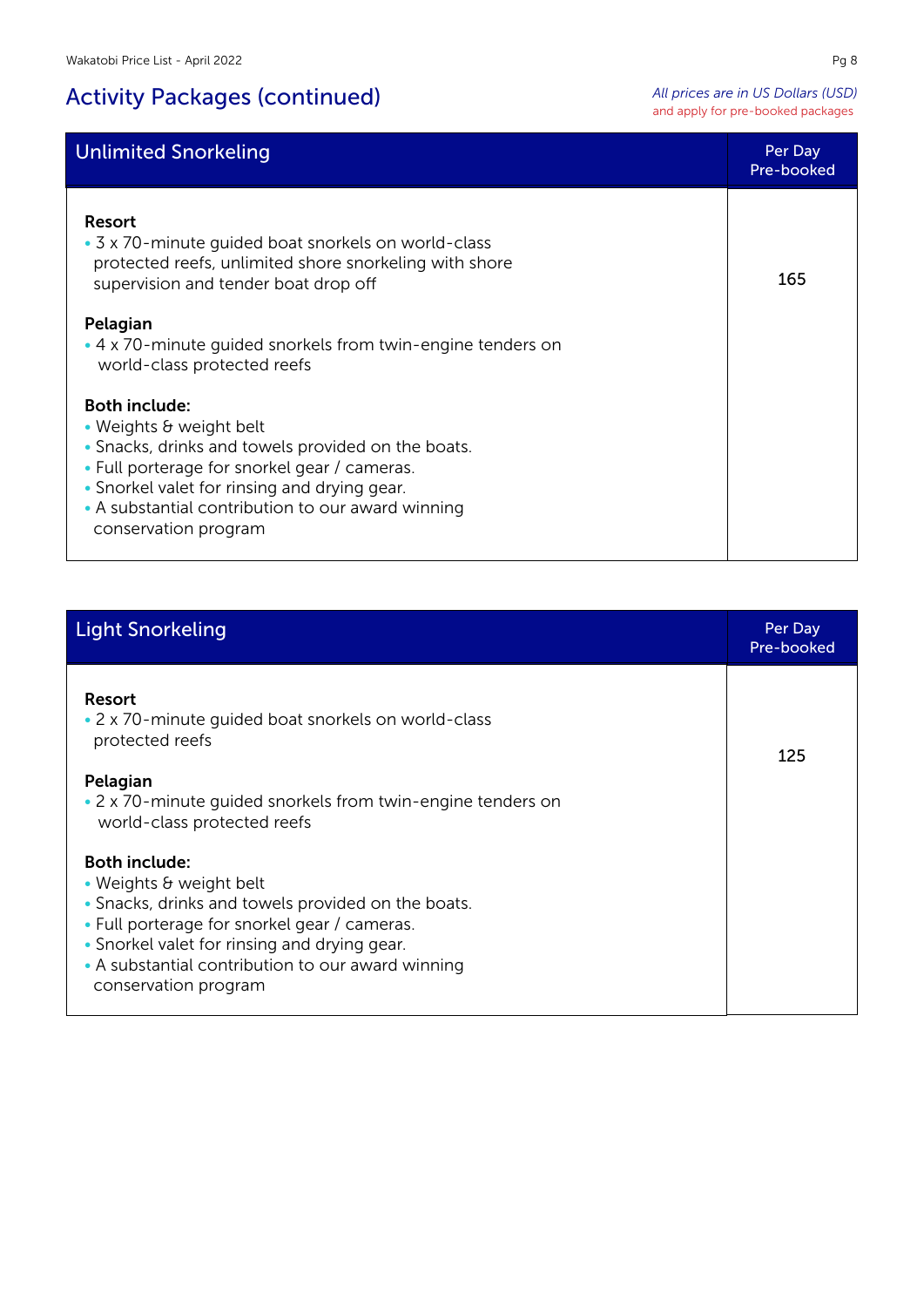### Activity Packages (continued)

*All prices are in US Dollars (USD)* and apply for pre-booked packages

| <b>Kite Surfing</b>                                                                                                                                                                                                                       | Per Day<br>Pre-booked |
|-------------------------------------------------------------------------------------------------------------------------------------------------------------------------------------------------------------------------------------------|-----------------------|
| Resort<br>• Kite surfing is available June - September. We provide<br>easy access to kiting spots and an on-site kite instructor.<br>Please inquire with your quest experience consultant or<br>with our Bali team at office@wakatobi.com | 160                   |

### Children – Diving & Snorkeling Activity Packages

Diving and Snorkeling activity packages are available for those aged 10+ in the resort and 12+ on Pelagian. Standard rates apply (see pages 8-9)

Note: Children diving is at the discretion of the Wakatobi Dive Centre Manager. Children visiting Wakatobi without prior scuba training can participate in Bubblemaker programs (age 8 and up) and in Discover Scuba experiences (age 10 and up). Prior arrangements should be made for participation in these programs. All confined water sessions for full Junior Open Water Dive training are performed in the shallow portions of the House Reef. Previously certified junior open water divers, diving with their caregiver(s) and guided by a pre-booked private dive guide are welcome to join the three daily scheduled dives from our well-appointed dive boats. Ten and 11-year-old certified divers are limited to a maximum depth of 12 meters/40 feet and must dive with a private guide (PDEM) or a parent who is an active instructor. Twelve to 14-year-old certified Junior Open Water Divers are limited to a maximum depth of 18 meters/60 feet, or a maximum depth of 21 meters/70 feet for continuing education, and must dive with a PDEM or a parent who is a certified Rescue Diver and has 500+ dives. Children not yet certified are welcome aboard dive boats as snorkelers.

| <b>Child</b><br>per child per night sharing room with 2 adults | Age $0 - 3$ | Age 4 -9 | Age 10 - 13 | Age $14 - 16$ |
|----------------------------------------------------------------|-------------|----------|-------------|---------------|
| Kids Club (both sessions)                                      | n/a         | 45       | 45          | n/a           |
| Baby sitting (eight hours)                                     | 30          | 30       | n/a         | n/a           |
| Private Dive Experience Manager *                              | n/a         | n/a      | 255         | 255           |

\* Please enquire with us, if your child will require this service.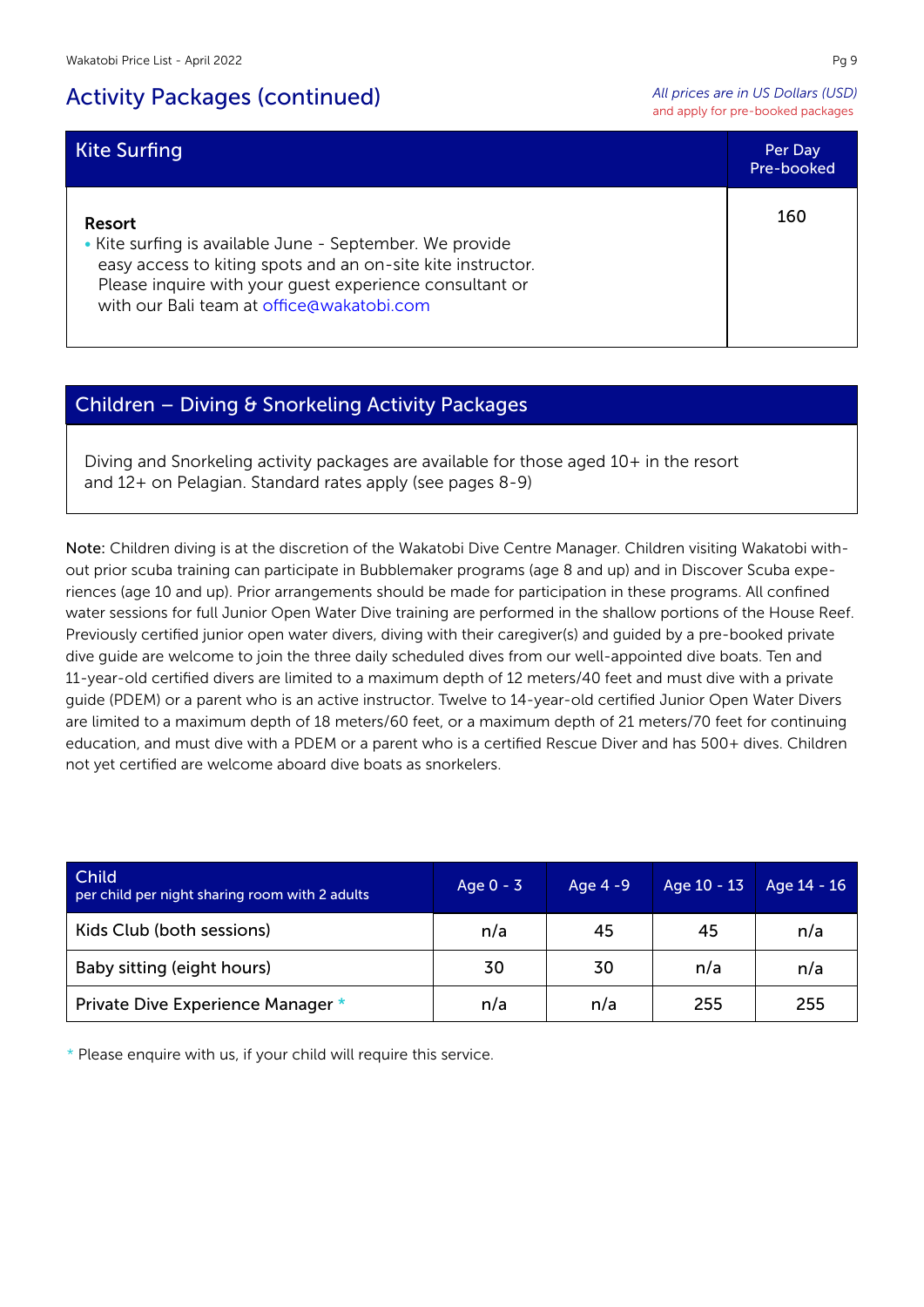# Private Dive/Snorkel Experience Manager

*All prices are in US Dollars (USD)* and apply for pre-booked packages

| <b>Private Dive Experience Manager (PDEM)</b>                                                                                                                                                                                                                                                                                                                                                                                                                                                                                                        | Per Day                    |
|------------------------------------------------------------------------------------------------------------------------------------------------------------------------------------------------------------------------------------------------------------------------------------------------------------------------------------------------------------------------------------------------------------------------------------------------------------------------------------------------------------------------------------------------------|----------------------------|
| Private Snorkel Experience Manager (PSEM)                                                                                                                                                                                                                                                                                                                                                                                                                                                                                                            | Pre-booked                 |
| Please note PD/SEM package is in addition to your<br>diving/snorkeling package                                                                                                                                                                                                                                                                                                                                                                                                                                                                       |                            |
| Inclusions:<br>• Pre-trip assistance and preparation by email                                                                                                                                                                                                                                                                                                                                                                                                                                                                                        |                            |
| • On arrival, personal consultation session with a Dive<br><b>Experience Partner.</b>                                                                                                                                                                                                                                                                                                                                                                                                                                                                |                            |
| • Flexible schedules and choice of guide, in function of<br>personal preferences and operational possibilities - and<br>whatever else can be done to get the best out of Wakatobi<br>for you!                                                                                                                                                                                                                                                                                                                                                        |                            |
| • Private resort and dive centre orientation - briefing and check<br>in with PDEM/PSEM at your chosen time.                                                                                                                                                                                                                                                                                                                                                                                                                                          | 255<br>(4 days<br>minimum) |
| • Private welcome dive/snorkel - to your preferred time, length<br>and location, with recommendations by your Private Guide.                                                                                                                                                                                                                                                                                                                                                                                                                         |                            |
| . VIP dive/snorkel schedule and planning for the entire trip.                                                                                                                                                                                                                                                                                                                                                                                                                                                                                        |                            |
| • Exclusive ability to 'float' between boats.<br>Based on PDEM/PSEMs recommendations (and subject to<br>operational constraints), choice of which boat to join for<br>which dive/snorkel - (or option to go private by shore, using a<br>water taxi, or do a special dive/snorkel, such as dawn or dusk),<br>giving a wider selection of diving/snorkeling to choose from.<br>(NB Boat 'floating' is available only to those with PDEM/PSEM).                                                                                                        |                            |
| • Private unlimited shore and taxi-diving or snorkeling with<br>your private guide during operational hours (up to 4 dives/<br>snorkels per day)                                                                                                                                                                                                                                                                                                                                                                                                     |                            |
| • Personalized service pre-, during and post-diving/snorkeling.<br>(PDEM/PSEM will be your 'diving/snorkeling butler', available<br>to advise you (site selection (eg best macro/wide angle/<br>current/depth/shallow site), boat selection, inform about<br>marine life), give feedback and assistance with skills, provide a<br>platform & stability for photography, join you for a meal, or<br>even be available for other options - village tour, try dive,<br>advanced dive course etc - to optimize your access to other<br>resort resources. |                            |
| • Private boat optional* to locations of your choice<br>(*additional charge, subject to availability)                                                                                                                                                                                                                                                                                                                                                                                                                                                |                            |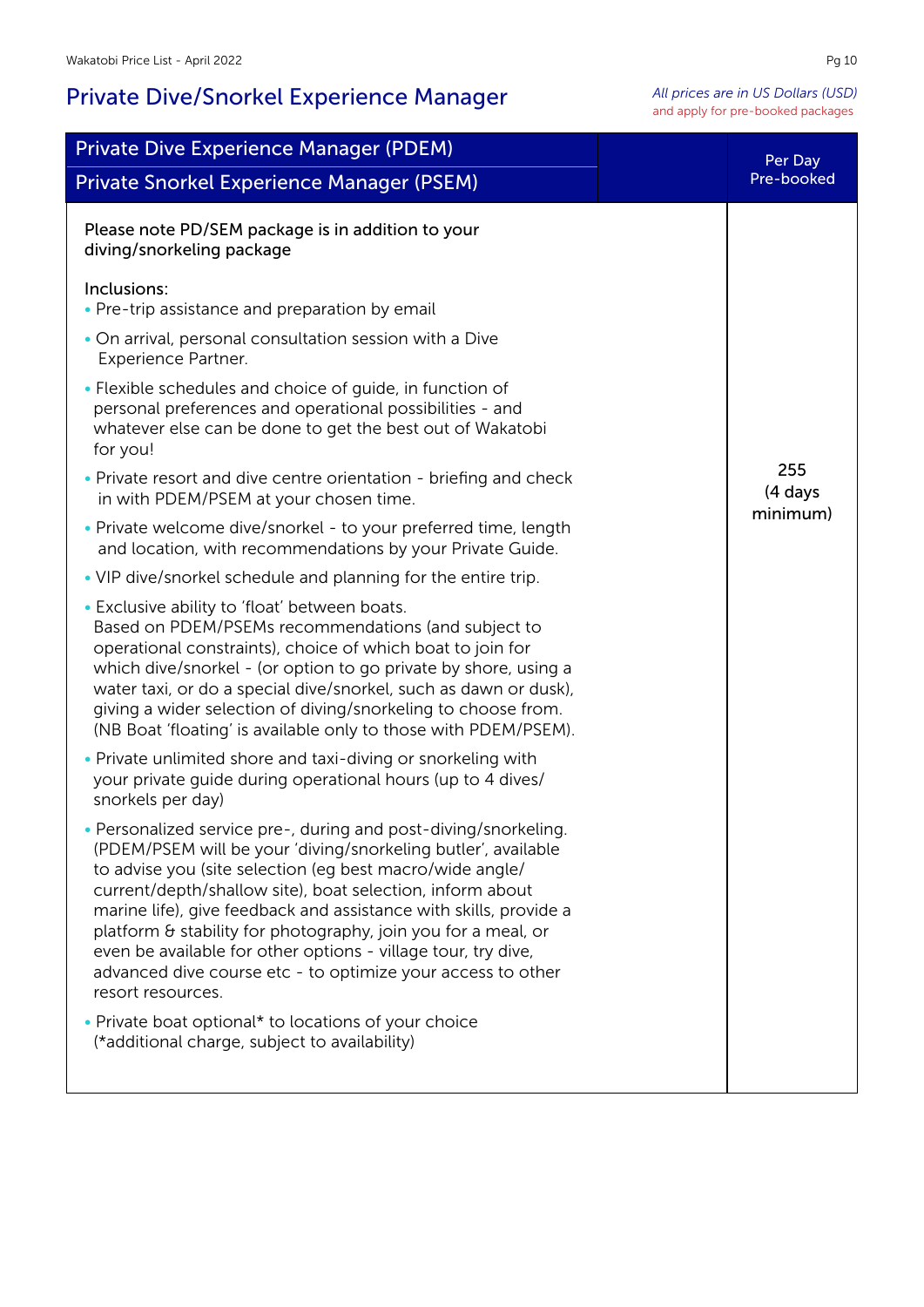# Private Dive/Snorkel Experience Manager (continued) *All prices are in US Dollars (USD)*

and apply for pre-booked packages

| <b>Technical CCR Private Dive Experience Manager</b><br>(Tech CCR PDEM) | <b>Per Dive</b> |
|-------------------------------------------------------------------------|-----------------|
| Dives max 30 m, air diluent, non decompression                          | 180             |
| with Technical CCR PDEM                                                 | up to 200 min   |
| Dives max 45 m, air diluent, decompression                              | 195             |
| with Technical CCR PDEM                                                 | up to 200 min   |
| Dives max 60 m, Mixed Gas diluent, decompression                        | 225             |
| with Senior Technical CCR PDEM                                          | up to 150 min   |
| Dives max 100 m, Advanced Mixed Gas diluent, decompression              | 260             |
| with Senior Technical CCR PDEM                                          | up to 150 min   |

NB - Technical CCR Personal Dive Experience Managers are subject to availability and price depends on level of dive complexity

Note: pricing is per half day, payable onsite.

TPDEM includes time for CCR related preparations and maintenance.

| <b>Fluo Diving</b>                | Per Person |
|-----------------------------------|------------|
| Fluo-Diving Experience 1:1 ratio  | 220        |
| Fluo-Diving Experience 2:1 ratio  | 160        |
| Fluo-Snorkel Experience 1:1 ratio | 180        |
| Fluo-Snorkel Experience 2:1 ratio | 120        |

| <b>Private Boat</b>                                                                                         | Per Day |
|-------------------------------------------------------------------------------------------------------------|---------|
| Includes Captain and crew, plus 1 Private Dive Guide, along with drinks, snacks<br>and choice of locations. | 995     |
| NB Subject to availability. Choice of location is subject to weather and<br>distance from the resort.       |         |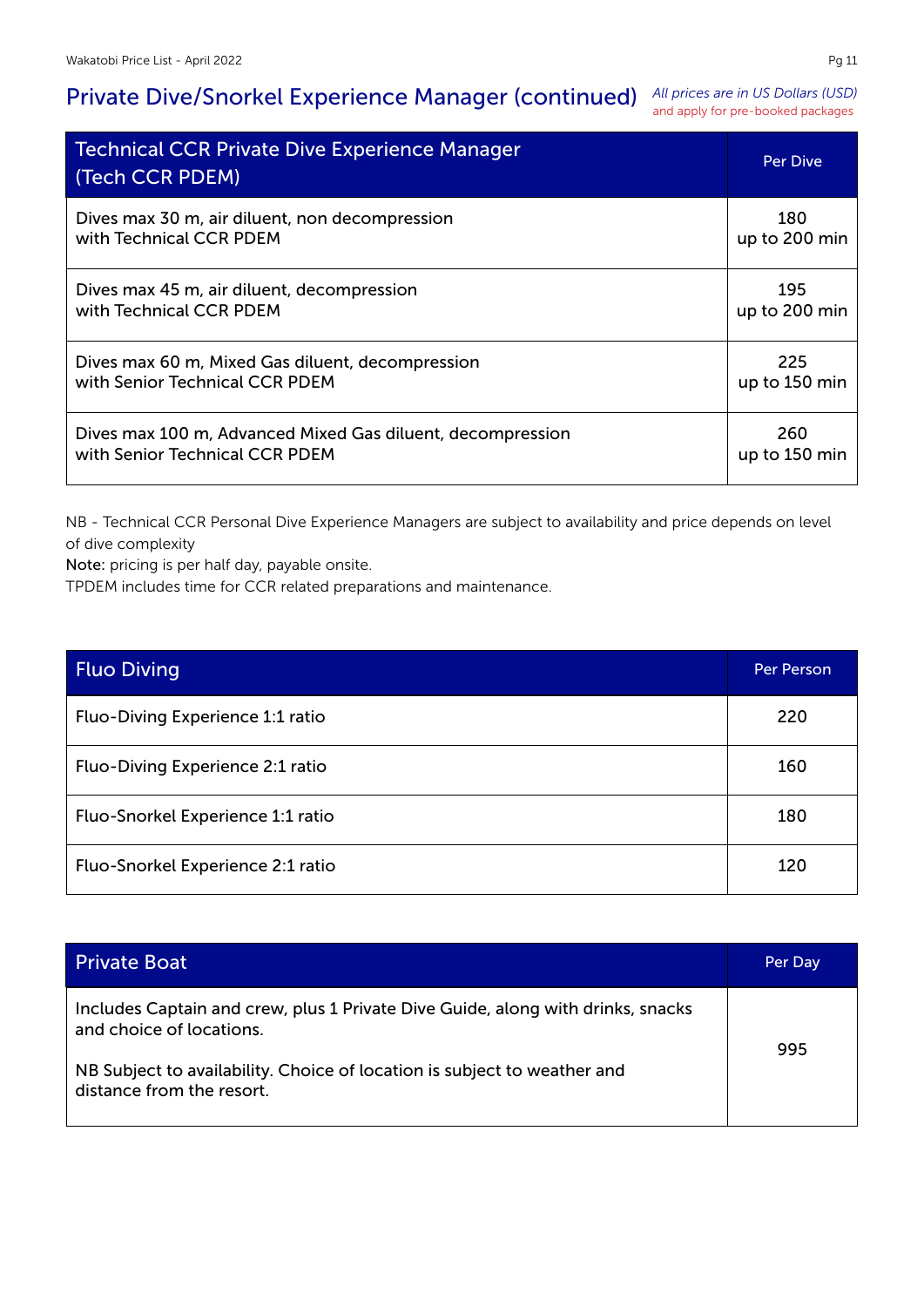# Technical & Rebreather Packages/Consumables

*All prices are in US Dollars (USD)* and apply for pre-booked packages

| <b>Advanced Nitrox Packages</b>                                                                                                                                                   | Per Day |
|-----------------------------------------------------------------------------------------------------------------------------------------------------------------------------------|---------|
| <b>PACKAGE A:</b> for 2 mixes (Air or 32% bottom mix + 40% shallow mix)<br>including pony tank (3-6 litre 40%) and regulator rental                                               | 49      |
| <b>PACKAGE B:</b> for 2 mixes (Air or 32% bottom mix + 100% O2 deco mix)<br>including O2 tank (2 litre O2) and oxygen regulator rental                                            | 79      |
| <b>PACKAGE C:</b> for 3 mixes (Air or 32% bottom mix + 40% deep stop mix +<br>100% O2 for decompression) including pony tanks (6 litre 40%, 2 litre O2)<br>and regulator rentals. | 95      |

| <b>Rebreather Packages</b>                                                                                                                                                                                                                                                | Per Day |
|---------------------------------------------------------------------------------------------------------------------------------------------------------------------------------------------------------------------------------------------------------------------------|---------|
| <b>SCR Diving</b><br>SCR package/day includes:<br>5lb/2.25kg Sofnolime 408, 50 cbf tanks with NITROX fills (up to 40%)                                                                                                                                                    | 55      |
| CCR Diving - Air Diluent (max 45 m) package/day includes:<br>5lb/2.25kg Sofnolime 797, 2 ltr Alu tanks for air & diluent, Oxygen fills, rental<br>bail out tank with air or Nitrox fill (up to 40%) 4.5 ltr or 6 ltr, including<br>regulator with pressure gauge.         | 70      |
| CCR Diving - Trimix (max 60 m) package/day includes:<br>5lb/2.25kg Sofnolime 797 2 ltr Alu tanks with Oxygen fills, 1 daily average<br>16/25 Trimix diluent fill, rental bailout tanks with Trimix 16/25 and Nitrox 40%<br>(each 4.5 ltr or 6 ltr).                       | 115     |
| CCR Diving - Advanced Trimix (max 100 m) package/day includes:<br>5lb/2.25kg Sofnolime 797, 2 ltr Alu tanks with Oxygen fills,1 daily average<br>10/50 Trimix diluent fill, rental DIN bailout tanks with average Trimix 13/33<br>and Nitrox 40% (each 6 ltr or 7.5 ltr). | 150     |
| Additional Sofnolime per pound, all above packages                                                                                                                                                                                                                        | 10      |

NB - Rebreather packages are in addition to standard dive package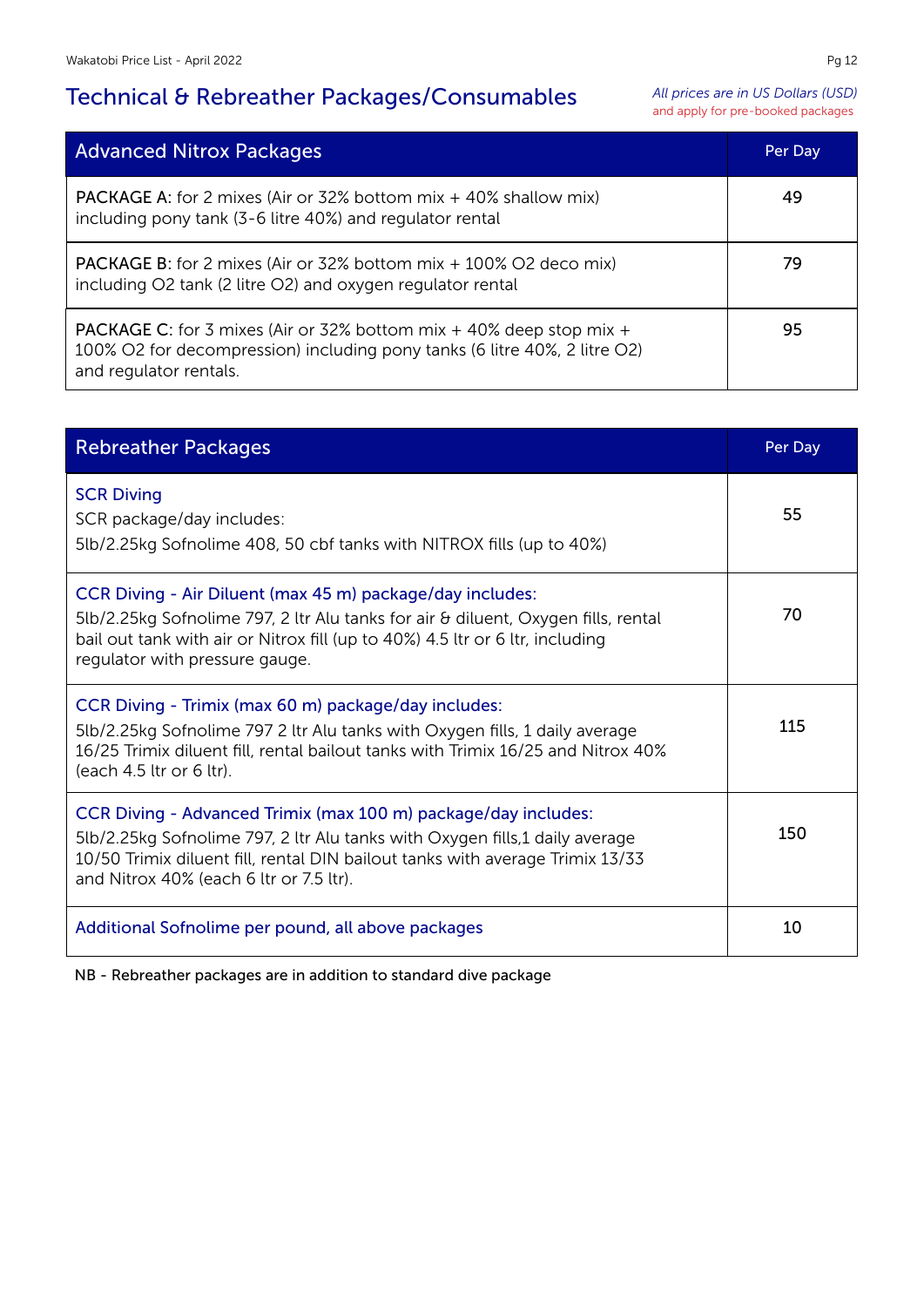# Diving & Snorkeling - Diving Courses

| <b>Private Courses</b>                                                                                                                                                                                                                                                                                                                                                                                                            |       |
|-----------------------------------------------------------------------------------------------------------------------------------------------------------------------------------------------------------------------------------------------------------------------------------------------------------------------------------------------------------------------------------------------------------------------------------|-------|
| Bubblemaker/Discover Scuba (try dive, confined water only)                                                                                                                                                                                                                                                                                                                                                                        | 130   |
| Discover Scuba Diving (DSD) (includes theory, confined water instruction and one<br>open water dive (shore dive or taxi dive)                                                                                                                                                                                                                                                                                                     | 230   |
| PADI Open Water Diver: Scuba course conducted by an experienced dive<br>instructor. Course includes materials, theory, confined water sessions, 4 open water<br>course-related dives and full certification. Course should take 4 days. Course must<br>be scheduled no later than 60 days prior to the student's arrival.                                                                                                         |       |
| Shared (course with two or more students)                                                                                                                                                                                                                                                                                                                                                                                         | 1,490 |
| One-on-one course (upon request)                                                                                                                                                                                                                                                                                                                                                                                                  | 1,690 |
| <b>OWD Referral 1: Referral scuba course with an experienced dive instructor.</b><br>Course includes confined water skill circuit, 4 open water course-related dives<br>and full certification. Theory is conducted prior to arrival at the resort and guest/<br>student will be required to provide all student records supplied by their former<br>instructor or proof of completing PADI eLearning. Course should take 3 days. | 1,190 |
| OWD Referral 2: Referral scuba course with an experienced dive instructor.<br>Course includes 4 open water course-related dives and full certification. Theory<br>and confined water skill sessions are conducted prior to arrival at the resort and<br>guest/student will be required to provide all student records supplied by their<br>former instructor. Course should take 2 days.                                          | 890   |
| Note: All referral courses may be conducted as one-on-one or shared with other<br>students depending upon availability of instructors at the time.                                                                                                                                                                                                                                                                                |       |

1. Course prices are per person and include instruction, course materials and certification. Prices may change based on diver knowledge, experience and additional/special needs.

2. Courses available on request and are only guaranteed if pre-booked directly 60 days prior to departure. Please inquire at office@wakatobi.com.

- 3. Management reserves the right to refuse any dive course request.
- 4. Following an OWD course, new divers may require a private dive guide (at the instructor's discretion).
- 5. Please make advance arrangements for all children's programs through your guest experience representative or our administrative office (office@wakatobi.com). For more information please refer to Diving Wakatobi for Kids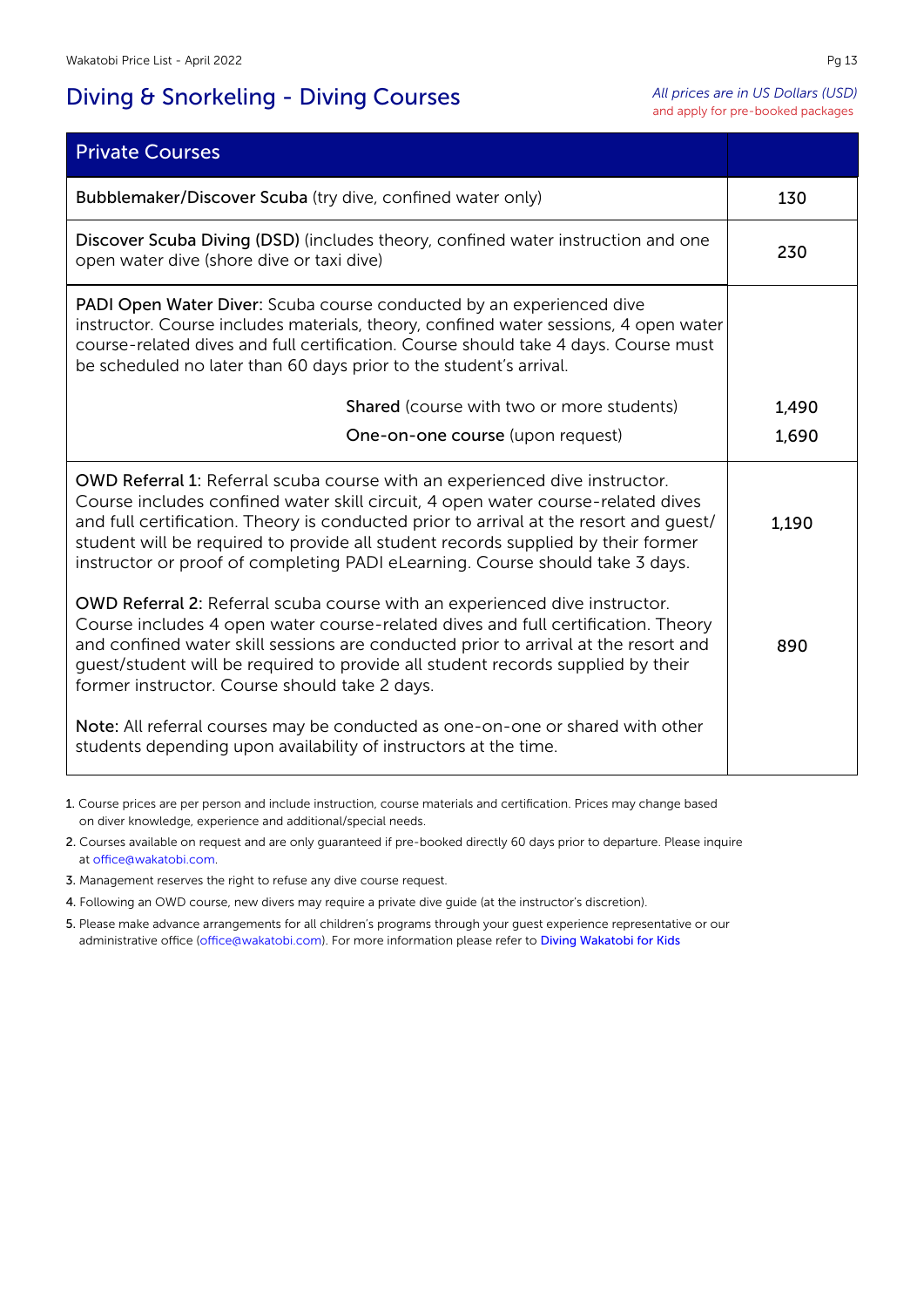# Diving & Snorkeling - Diving Courses (continued)

*All prices are in US Dollars (USD)* and apply for pre-booked packages

| <b>Private Courses</b>                                                                                                                                                                                          |     |
|-----------------------------------------------------------------------------------------------------------------------------------------------------------------------------------------------------------------|-----|
| Upgrade Scuba Diver to PADI OW Diver Certification (Includes all course materials,<br>theory, confined water skill circuit and lessons, 2 Open water dives & full<br>certification. Course should take 2 days). | 895 |
| Advanced Open Water Course (Includes lecture sessions, 5 'specialty' dives from<br>dive boats and/or on the House Reef. Requires 2 days.)                                                                       | 895 |
| NITROX - SDI Computer Nitrox (online course)                                                                                                                                                                    | 145 |
| NITROX - PADI Nitrox (standard course)                                                                                                                                                                          | 160 |
| NITROX - TDI Nitrox Diver (basic technical diving course)                                                                                                                                                       | 200 |
| 2 dive Specialty courses (1 day / dive package to be added to price)                                                                                                                                            | 300 |
| 3 or 4 dive Specialty course: (1-2 days / dive package to be added to price)                                                                                                                                    | 500 |

1. Course prices are per person and include instruction, course materials and certification. Prices may change based on diver knowledge, experience and additional/special needs.

2. Courses available on request and are only guaranteed if pre-booked directly 60 days prior to departure. Please inquire at office@wakatobi.com.

3. Management reserves the right to refuse any dive course request.

4. Following an OWD course, new divers may require a private dive guide (at the instructor's discretion).

5. Please make advance arrangements for all children's programs through your guest experience representative or our administrative office (office@wakatobi.com). For more information please refer to Diving Wakatobi for Kids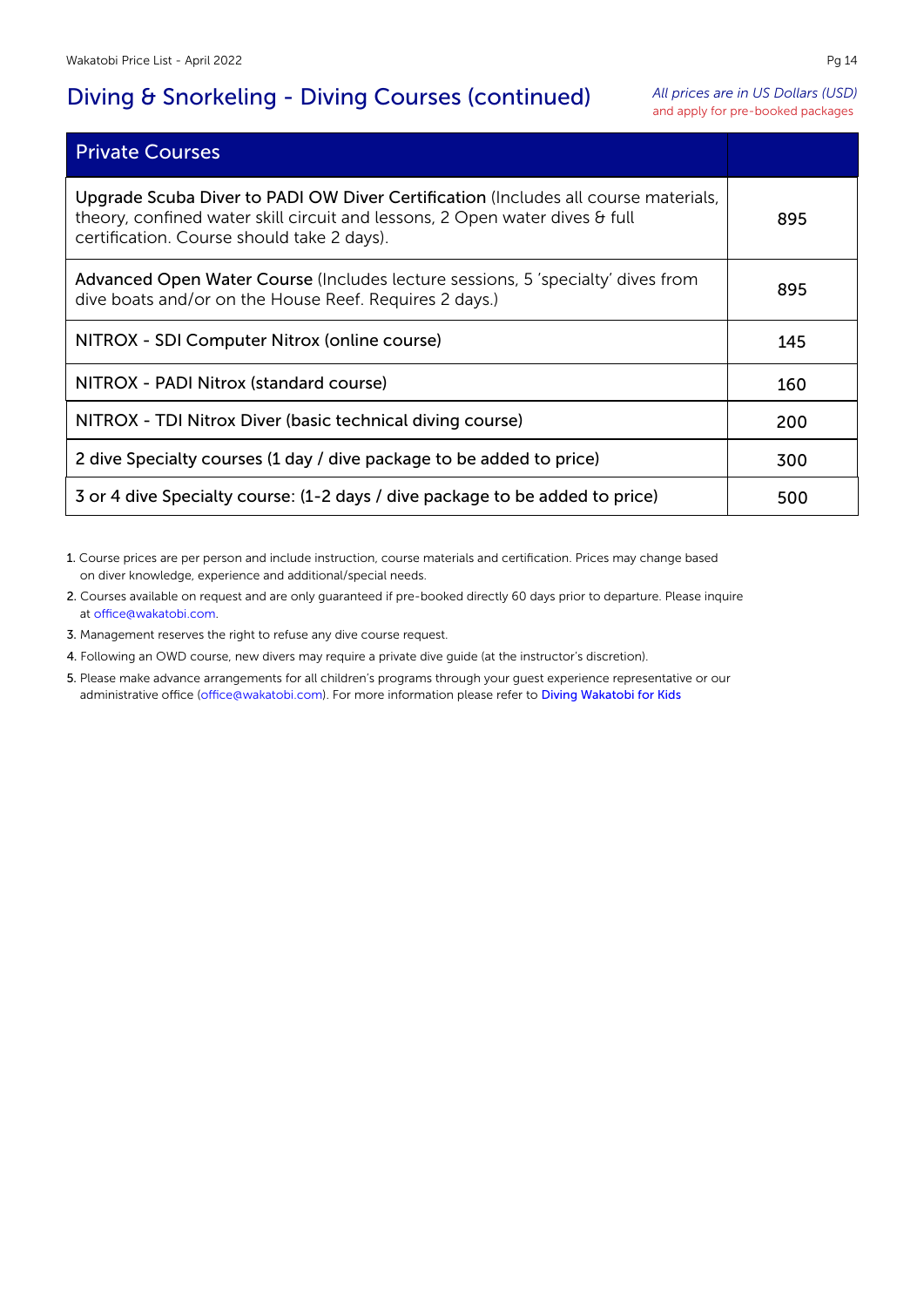# Diving & Snorkeling - Equipment Rental

*All prices are in US Dollars (USD)* and apply for pre-booked packages

| Dive & Photo Equipment Rental                                                                            | Per Day      |
|----------------------------------------------------------------------------------------------------------|--------------|
| <b>FULL SNORKEL EQUIPMENT</b><br>(Mask, Fins, Booties, Snorkel, Wetsuit                                  | 14           |
| <b>FULL DIVE EQUIPMENT</b><br>(BCD, Regulator, Dive Computer, Mask, Fins, Booties, Snorkel & Wetsuit)    | 30           |
| REGULATOR (incl. Octopus, SPG, Inflator) or BCD ALONE                                                    | 14           |
| Mask & Snorkel, Fins, or Rash vest/Hood ALONE                                                            | 6            |
| <b>Wetsuit ALONE</b>                                                                                     | 10           |
| Dive Computer - Uwatec Prime, Suunto Gekko, Mares Puck pro                                               | 15           |
| Dive Computer - Uemis with sender                                                                        | 25           |
| Torch/Underwater Light - WiseDive                                                                        | 25 (15/dive) |
| Pony Tank (incl. regulator)                                                                              | 15           |
| Canon 5D mk III in Seacam housing, Strobe, Macro/Fisheye<br>(Advanced booking recommended)               | 250          |
| Olympus Tough TG3 camera with Sola I Ana Caceres ight                                                    | 50           |
| Evolution CCR <sup>*</sup> (incl. ADV, tempstik, full software for Vision electronics)<br>rental per day | 158          |
| Evolution CCR* (without Vision Electronics Lid, bring your own)<br>rental per day                        | 98           |

### \* We are only able to rent our units to a qualified rebreather diver who requires our gear as their own equipment has failed

Note: We offer top-quality dive gear for incredibly reasonable rental prices as a reflection of our desire to reduce the need for guests to be burdened by expensive international excess luggage charges, and also to lower the baggage weights of our guests on our own charter aircraft. Equipment lost or broken will be charged at replacement price.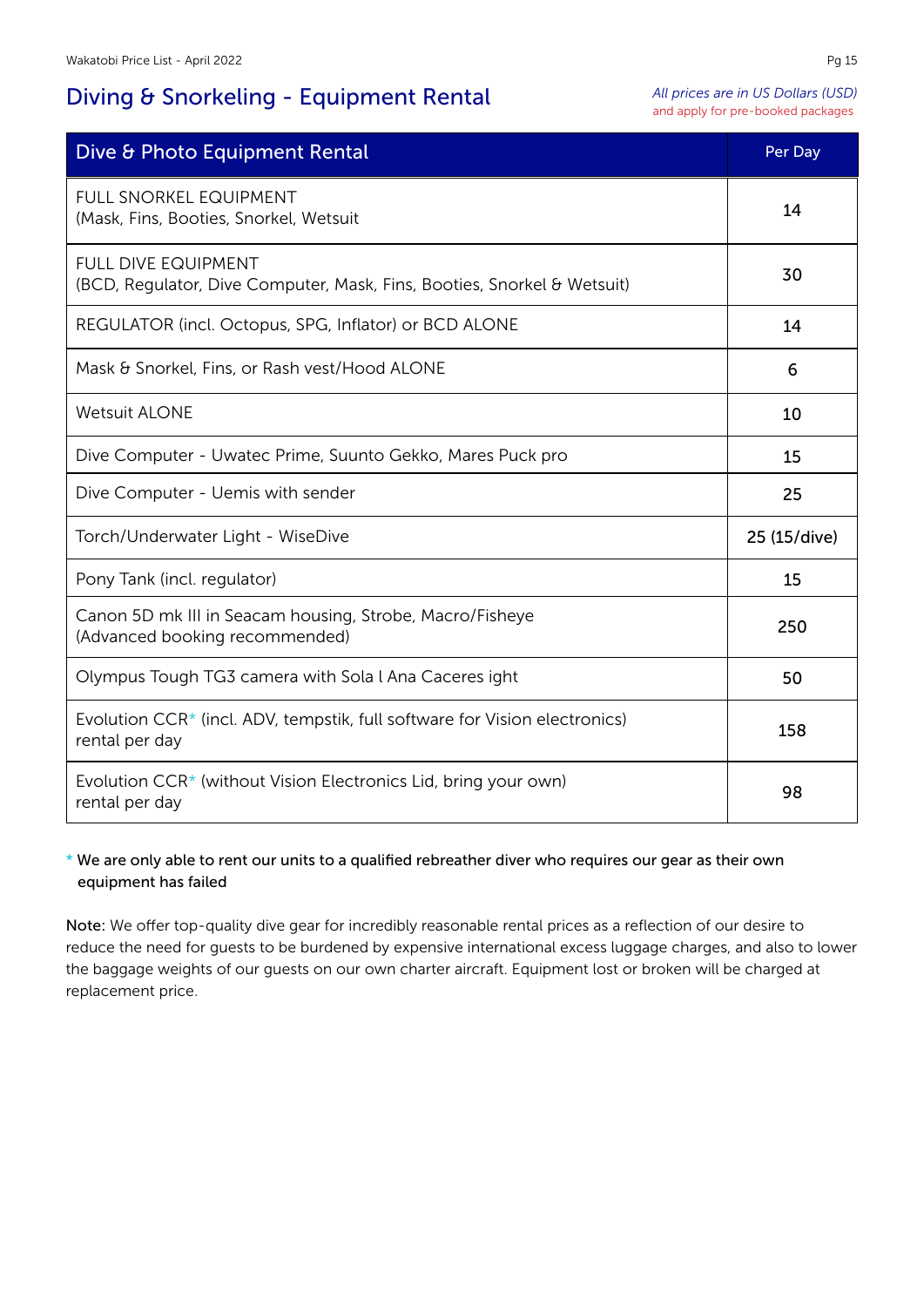# Diving & Snorkeling - Equipment Rental (continued)

*All prices are in US Dollars (USD)* and apply for pre-booked packages

| <b>Spare Parts</b>           |    |
|------------------------------|----|
| <b>Dive Computer Battery</b> | 10 |
| <b>Regulator Mouthpiece</b>  | 10 |
| Mask / Fin Strap             | 10 |
| Low / High - Pressure Hose   | 60 |

| <b>Lost Rental Items</b> |     |
|--------------------------|-----|
| Weight belt              | 15  |
| Weights per kg           | 12  |
| Weight pocket            | 50  |
| Surface marker buoy      | 25  |
| Surface marker buoy      | 25  |
| Mask                     | 70  |
| Snorkel                  | 25  |
| Fins (closed heel)       | 200 |
| Fins (open heel)         | 250 |
| Regulator (full set)     | 550 |
| <b>BCD</b>               | 400 |
| Torch/Underwater Light   | 900 |
| Dive Computer            | 550 |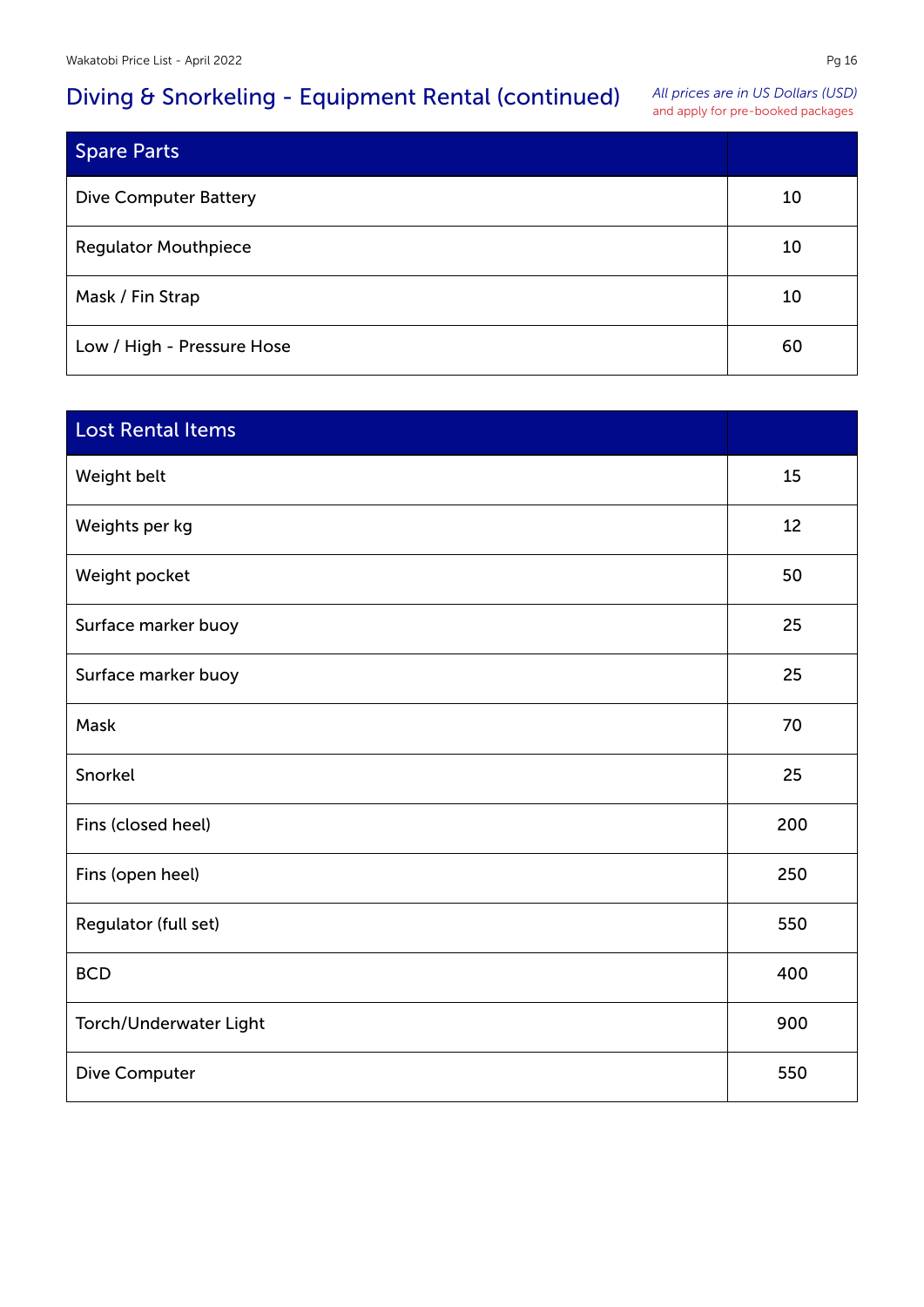### Extended Stay, Loyalty and other Benefits

Wakatobi provides numerous opportunities for guests to realize significant savings on their stay:

#### Extended Stays:

The average Wakatobi vacation is 10 nights; Guests staying for an extended package benefit from a reduction from both Vacation and Activity Packages. Stays of more than 7 nights receive a 5% reduction. Stays of more than 14 nights received a 10% reduction. Child Care / Kid's Club are exempt from extended stay reductions.

Extended stay reductions apply to both resort and Pelagian dive yacht stays.

### Loyalty Reductions:

Repeat visitors can also enjoy an additional graded loyalty reward of 5%, 10% or 15% for second, third and subsequent visits respectively.

### Early Payments:

For timely bank transfers, we offer an attractive early payment reduction:

- ❖ Settle in full by bank wire more than 12 months prior to your package departure date, and earn a 5% reduction from your total invoice.
- ❖ Settle in full by bank wire more than 9 months out, and save a total of 4%.
- ❖ Settle in full by bank wire more than 6 months out, and save a total of 3%.

Your balance payment is due to arrive with us no later than 90 days prior to departure. Providing your wired balance payment arrives with us more than 90 days ahead of your departure, you can still earn a 2% reduction from your invoice total.

NB these reductions are not accumulative. Should you choose to settle in full ahead of the normal payment schedule, and benefit from the early payment reduction of 3%, 4% or 5%, this is the total reduction extended. The 2% is included within the reduction already offered, not an additional reduction.

Please inquire for additional information – office@wakatobi.com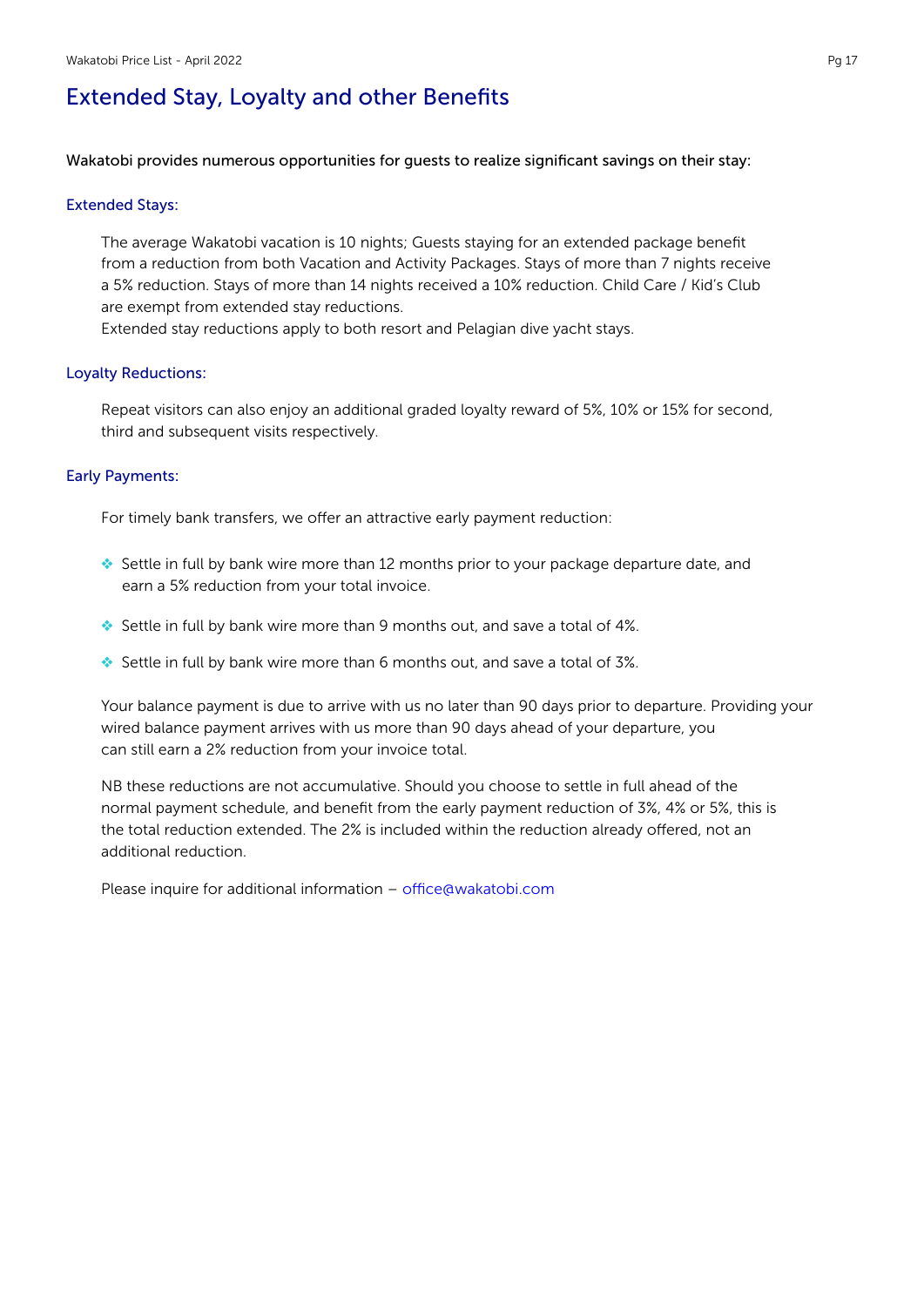### Terms & Conditions

Any payment made prior to service delivery constitutes acceptance of the stated terms and conditions

Flight dates, package prices and terms and conditions are subject to change at any time without prior notice

#### All inclusions are subject to substitutions.

### 1.0 TERMS AND CONDITIONS FOR INDIVIDUAL BOOKINGS

#### 1.1 Payment Terms:

Individual Bookings are subject to the following Payment Terms:

Upon placing a booking, an invoice will be issued for the Resort / Yacht package, the Diving and/or snorkeling inclusions, and the round trip air transfers\*

In the event the Pelagian Package may embark or disembark in a port other than Wakatobi, and use Public Air Transfers, the air transfers may be invoiced at a later date.

- A deposit payment of 25% of the total value of the booking will be required within 10 days of issuing the invoice.
- The remaining balance payment will be due to arrive with us no later than 90 days prior to the package departure date.

We offer an incentive (worth 2% of the invoice total) to those clients who meet the payment schedule, and settle by (international) bank transfer.

All Payments should be transacted in US Dollars, except by prior arrangement.

We are unable to block spaces indefinitely without the security of timely payments. As such, in certain circumstances, in the event payments are not settled by the payment due date (as outlined above), we retain the right to amend / cancel a reservation, without refund.

#### 1.2 Early Payment terms

Individual Bookings are entitled to the following Early Payment Incentives for settling ahead of the usual payment schedule, (as outlined above):

Early Payment Incentives are offered to those clients who settle in full, in one single transaction by a pre-agreed payment due date, and settle by (International) Bank Transfer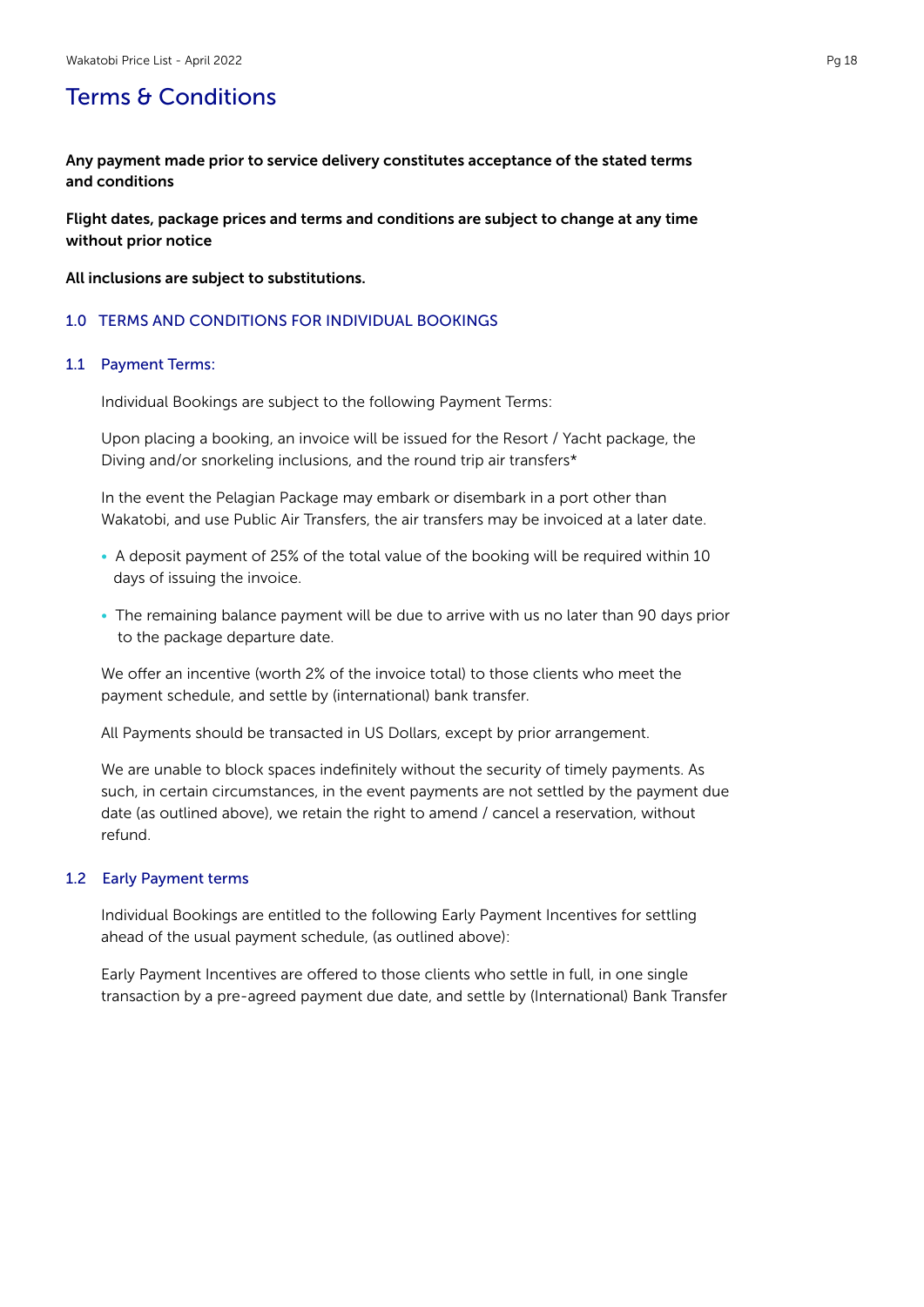Early Payment Incentives are offered on the costs of the Resort / Yacht package, the Diving and/or snorkeling inclusions, and the round trip air transfers\*

Air transfers for Pelagian Cruises starting / ending outside of Wakatobi may be invoiced at a later date.

- We offer an incentive worth 5% of the package price (inclusions as above) for any payments received in full more than 12 months prior to the package departure date.
- We offer an incentive worth 4% of the package price for any payments received  $9 12$ months prior to the package departure date.
- We offer an incentive worth 3% of the package price for any payments received  $6 9$ months prior to the package departure date.
- To those guests who choose not to pay in advance, and benefit from the early payment incentives outlined above, we offer an incentive worth 2% of the package price. This reduction is offered to guests who settle the 25% confirmation deposit on time, and transfer the balance payment to arrive with us no later than 90 days prior to travel. (This incentive applies to payments made by (International) Bank Transfer only, and is offered instead of the 3%, 4% or 5% reductions outlined above (for an early payment). This 2% reduction is not offered in addition to the 3%, 4% or 5%.)

#### 1.3 Cancellation policy:

Once in a while, circumstances in the lives of our guests may prevent their travel at short notice. Due to the way our operations work, we are invariably unable to re-sell such spaces, and depending on the notice offered with a cancellation, we levy a graded cancellation charge.

While we sympathise with guests, we are not in a situation where we can be held responsible should a problem befall our guests in advance of travel. Rare is the case our guests are left nursing a financial loss as in almost all cases, a comprehensive travel insurance policy can be called upon to reimburse any such expenses.

- Cancellations made after payment of the initial 25% confirmation payment has been received, and in advance of 91 days prior to the package departure date are subject to a cancellation charge of 50% of all monies received. (50% of all monies received should equal 12.5% of the invoice total).
- Cancellations made between  $46 90$  days prior to departure are subject to a cancellation charge of 25% of the invoice total (25% of the invoice total should be equal to the value of money received at the time the booking was placed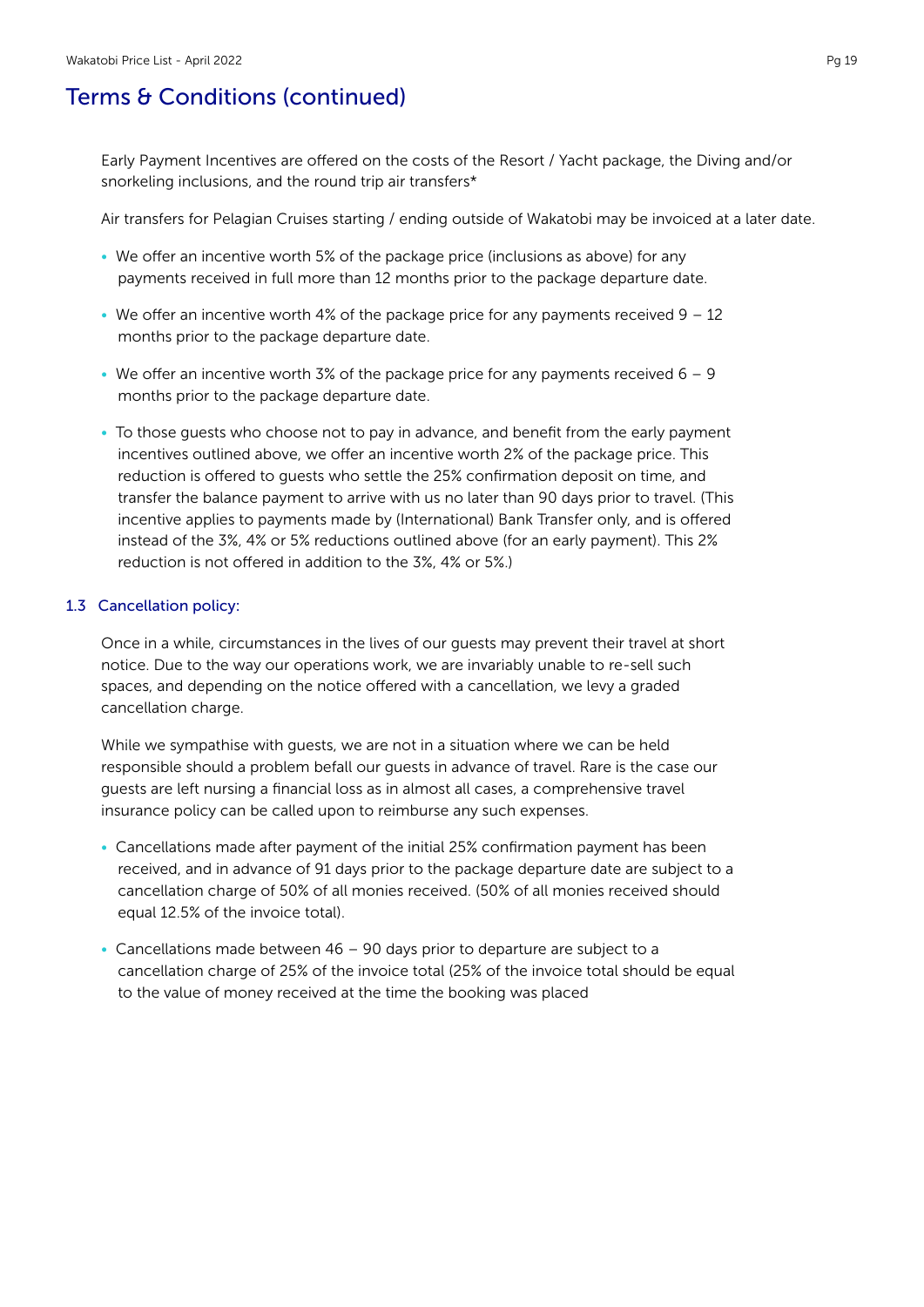• Cancellations made 45 days or fewer prior to the package departure date forfeit all monies paid.

We strongly recommend that all guests protect their investment by securing a fully comprehensive travel insurance policy.

*We pledge that we will invest all funds the company receives through cancellation charges into our Ground Breaking Collaborative Reef Conservation Programme.*

### 2.0 TERMS AND CONDITIONS FOR GROUP BOOKINGS

### 2.1 Definition of a Group

- Group Bookings are defined as bookings of a minimum of nine (9) and a maximum of twenty (20) participants, booking as a single, cohesive unit.
- Group Bookings will be invoiced as a Group; Invoices will be sent to an appointed Group Leader; All payments must be collected by the Group Leader, and then forwarded to us.
- Group Bookings are entitled to one complimentary Resort / Pelagian package for every nine full paying guests. A complimentary activity inclusion will also be included for nine guests paying for an activity. The complimentary package(s) will be in the lowest category of accommodation and/or activity booked.
- Additions to Group Bookings will be charged at prevailing rates.
- Bookings for Groups of more than 20 participants may be subject to case-specific terms.

### 2.2 Group Payment Terms

Group Bookings are subject to variable payment terms depending on how far in advance bookings are placed, prior to the package departure date.

Early Bird Groups are defined as a booking of 9 - 20 participants who book 15 months or more in advance of travel.

Standard Groups are defined as a booking of 9 - 20 participants who book 10 - 15 months prior to travel.

Short Lead-time Groups. Late-booking Groups are defined as a booking of 9 – 20 participants who book fewer than 10 months in advance of travel.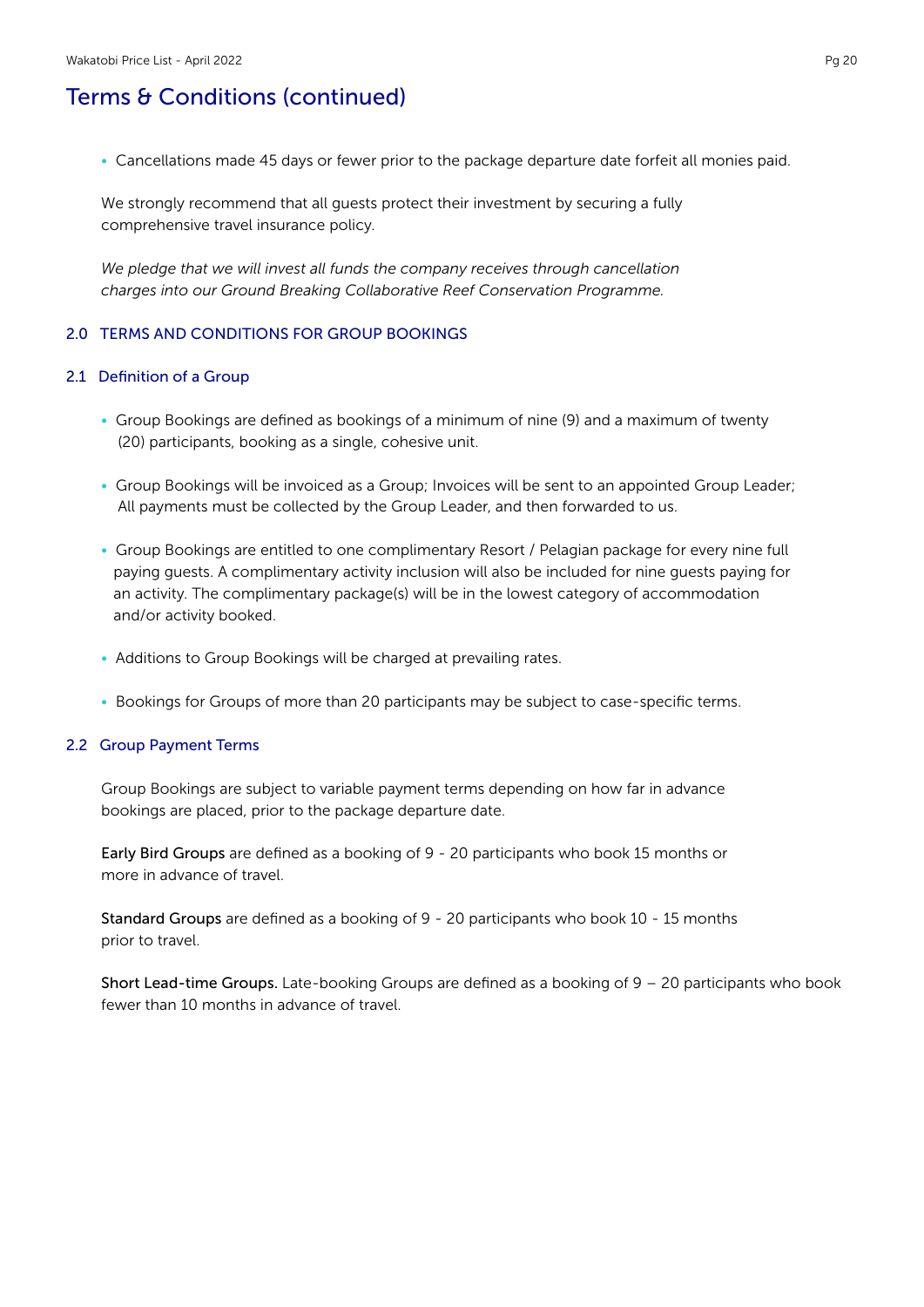### Early-Bird Group Payments

Early Bird Groups are defined as a booking 9 - 20 participants who book 15 months or more in advance of travel, and are subject to the following payment schedule:

- An initial payment of USD 350 per space is required within 10 days of the invoice being issued.
- In the event the group booked 18 months or more prior to departure, a second payment of USD 350 per space is required no later than 15 months prior to travel
- No later than 12 months prior to travel, 25% of the full invoice total should have been paid.
- The final balance payment is due to arrive with us no later than 90 days prior to travel.

### Standard Group Payments

Standard Groups are defined as a booking of 9 - 20 participants who book 10 - 15 months prior to travel, and are subject to the following payment schedule:

- An initial payment of USD 350 per space is required within 10 days of the invoice being issued.
- The balance payment to make up a full 25% deposit is required within 45 days of the initial invoice being issued (generally within 45 days of placing the booking).
- The final balance payment is due to arrive with us no later than 90 days prior to travel.

### Short Lead-time Group Payments

Short Lead-time Groups are defined as a booking of 9 – 20 participants who book fewer than 10 months in advance of travel, and are subject to the following payment schedule:

- An initial non-refundable payment of 25% of the invoice total is required within 10 days of the invoice being issued.
- The balance payment is due to arrive with us no later than 90 days prior to travel.

For groups booking an incentive (worth 2% of the invoice total) is available to:

All groups who meet the payment schedule for their initial deposit, any interim payments (as applicable) and the balance payment are eligible for a prompt payment reduction (worth 2% of the invoice total) providing the funds arrive with us on time, by international wire transfer.

All Payments should be transacted in US Dollars, except by prior arrangement.

In order to ensure we operate with a viable occupancy, we are unable to block group spaces indefinitely without the security of timely payments in adherence to the payment schedule as described on the invoice. As such, in certain circumstances, in the event payments are not settled by the payment due dates, we retain the right to amend / cancel a reservation, without refund.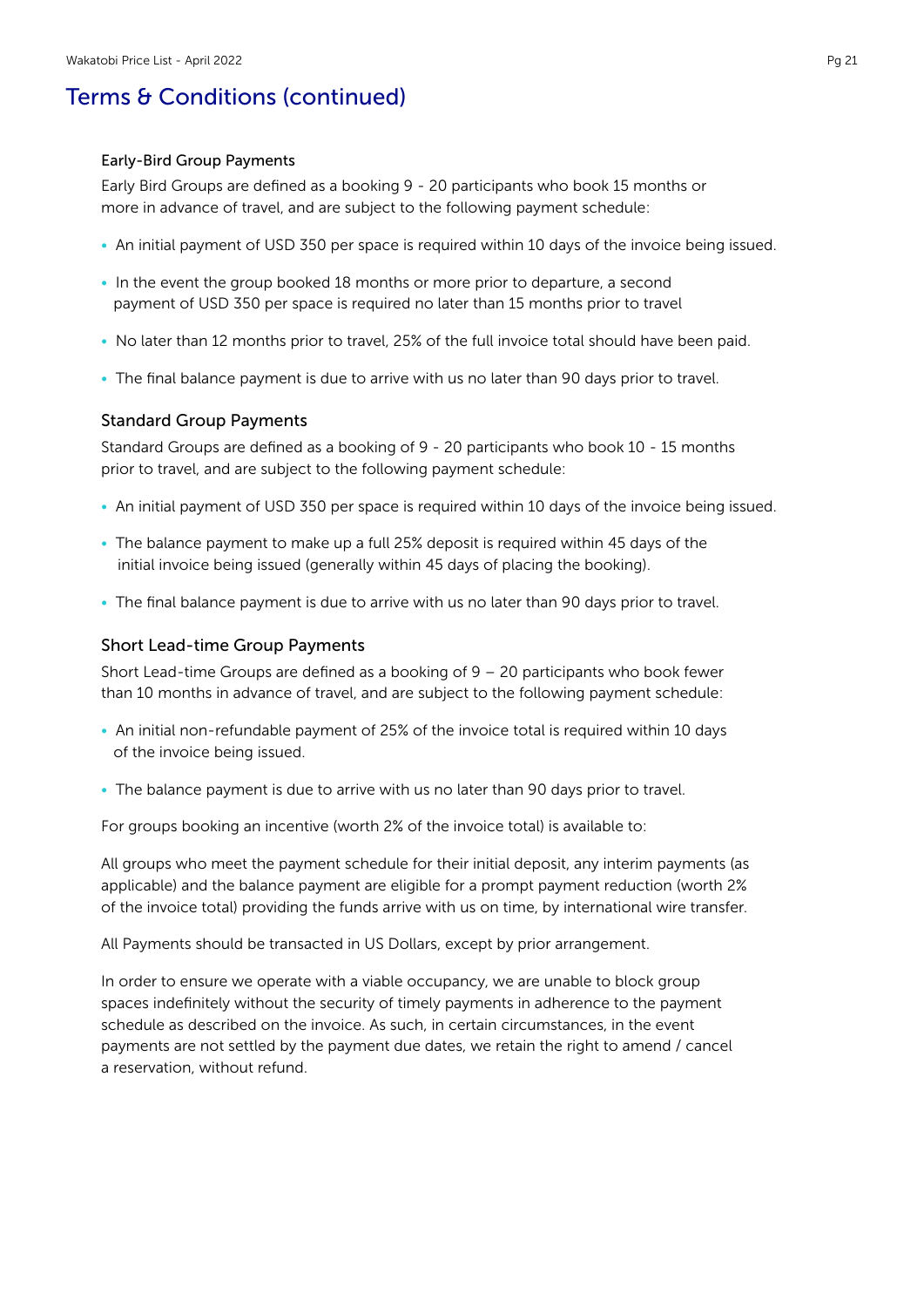### 2.3 Group Cancellation Policy

We recognise that the structure of a group booking can sometimes change between the time the booking is placed, and the date of departure.

We offer graded adjustment / cancellation charges, depending on the scale of any changes made, and how far in advance of the date of departure such changes occur.

Should an adjustment in the number of participants result in group numbers falling below the complimentary space criterion, the offered comp-spot entitlement will no longer apply.

Groups are strongly recommended to seek insurance coverage to protect against the group size reducing in size / the outright cancellation of the group.

### a) Early-Bird Groups and Standard Groups are subject to the following terms:

Adjustments to the allocation made 12 months in advance of date of departure:

• Adjustment of the allocation incurs no charges if changes are made more than 12 months in advance of travel (changing room types, reducing numbers of spaces taken).

Adjustments to the allocation made  $6 - 12$  months in advance of date of departure:

- Adjustments / Returned spaces of no more than an accumulative total of 25% of the total booking are accepted, without charge. Funds already received will be credited in full to the remaining spaces in the group booking.
- A reduction of between 25% 50% of the total booking allocation will forfeit 12.5% of the total invoice value for those spaces returned. These funds are not transferable to other bookings in the group.
- A reduction of more than 50% of the total booking allocation will result in total loss of all funds paid to this point. These funds are not transferable to other bookings in the group.

Adjustments of the allocation that are made between  $3 - 6$  months prior to departure:

• Adjustments made  $3 - 6$  months prior to departure result in the loss of 25% of the invoice value for those spaces returned. These funds are not transferable to other bookings in the group.

Adjustments of the allocation made between  $45 - 90$  days prior to departure:

• Adjustments made between 45 – 90 days prior to departure will result in forfeiture of 50% of the invoice value for those spaces returned. These funds are not transferable to other bookings in the group.

Adjustments made fewer than 45 days prior to departure:

• Adjustments made fewer than 45 days prior to departure result in full forfeiture of the invoice value of all spaces returned. These funds are not transferable to other bookings in the group.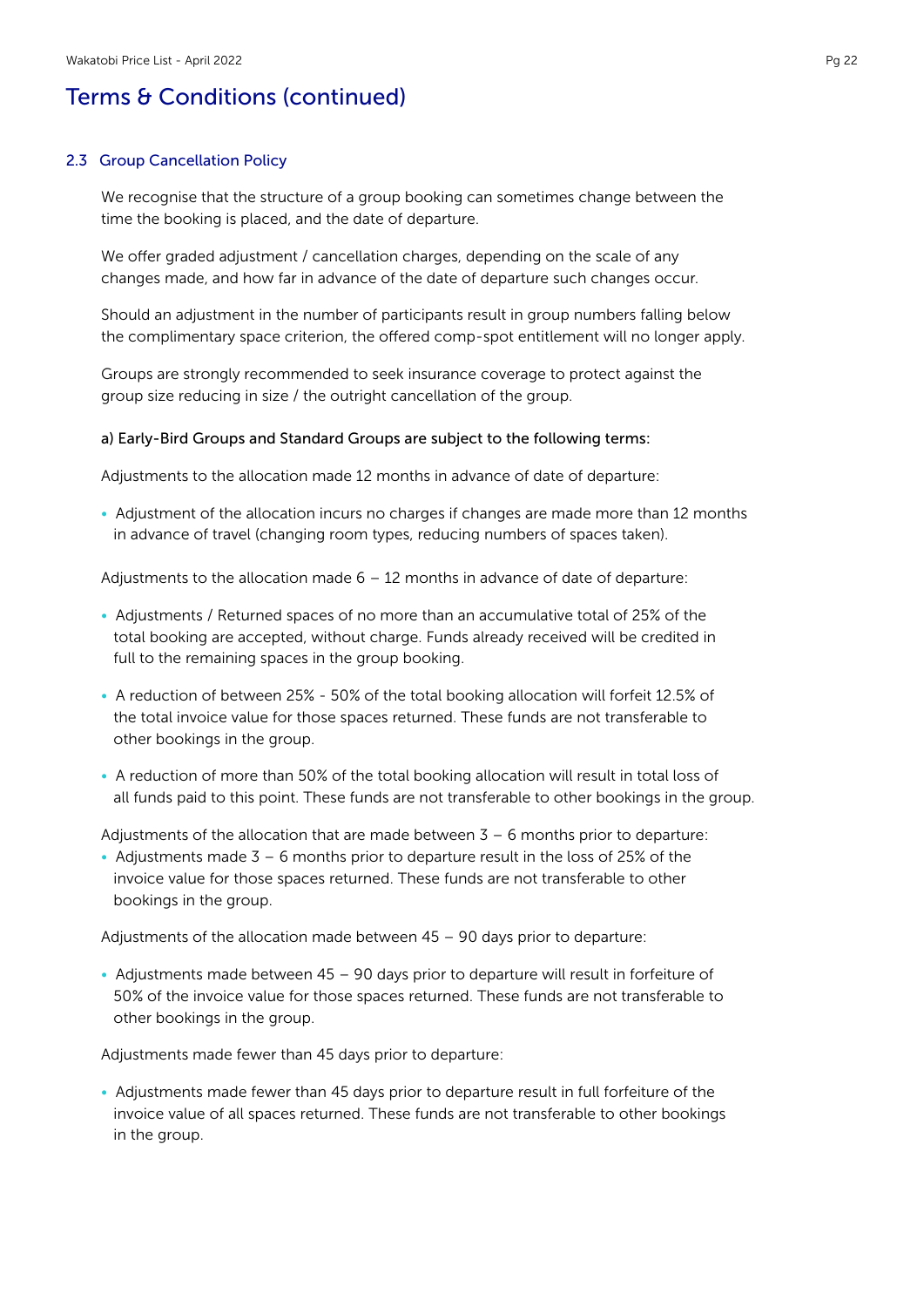#### b) Short Lead-time Groups are subject to the following terms:

Adjustments to the allocation made  $3 - 10$  months in advance of date of departure:

- Adjustments made  $3 10$  months prior to departure result in the loss of 25% of the invoice value for the spaces that are returned. These funds are not transferable to other bookings in the group.
- Adjustments of the allocation made between 45 90 days prior to departure.
- Adjustments made between 45 90 days prior to departure will result in forfeiture of 50% of the invoice value of any spaces returned. These funds are not transferable to other bookings in the group.
- Adjustments made fewer than 45 days prior to departure.
- Adjustments made fewer than 45 days prior to departure result in full forfeiture of the invoice value of all spaces returned. These funds are not transferable to other bookings in the group.

*We pledge that we will invest all funds the company receives through cancellation charges into Our Ground Breaking Collaborative Reef Conservation Programme.*